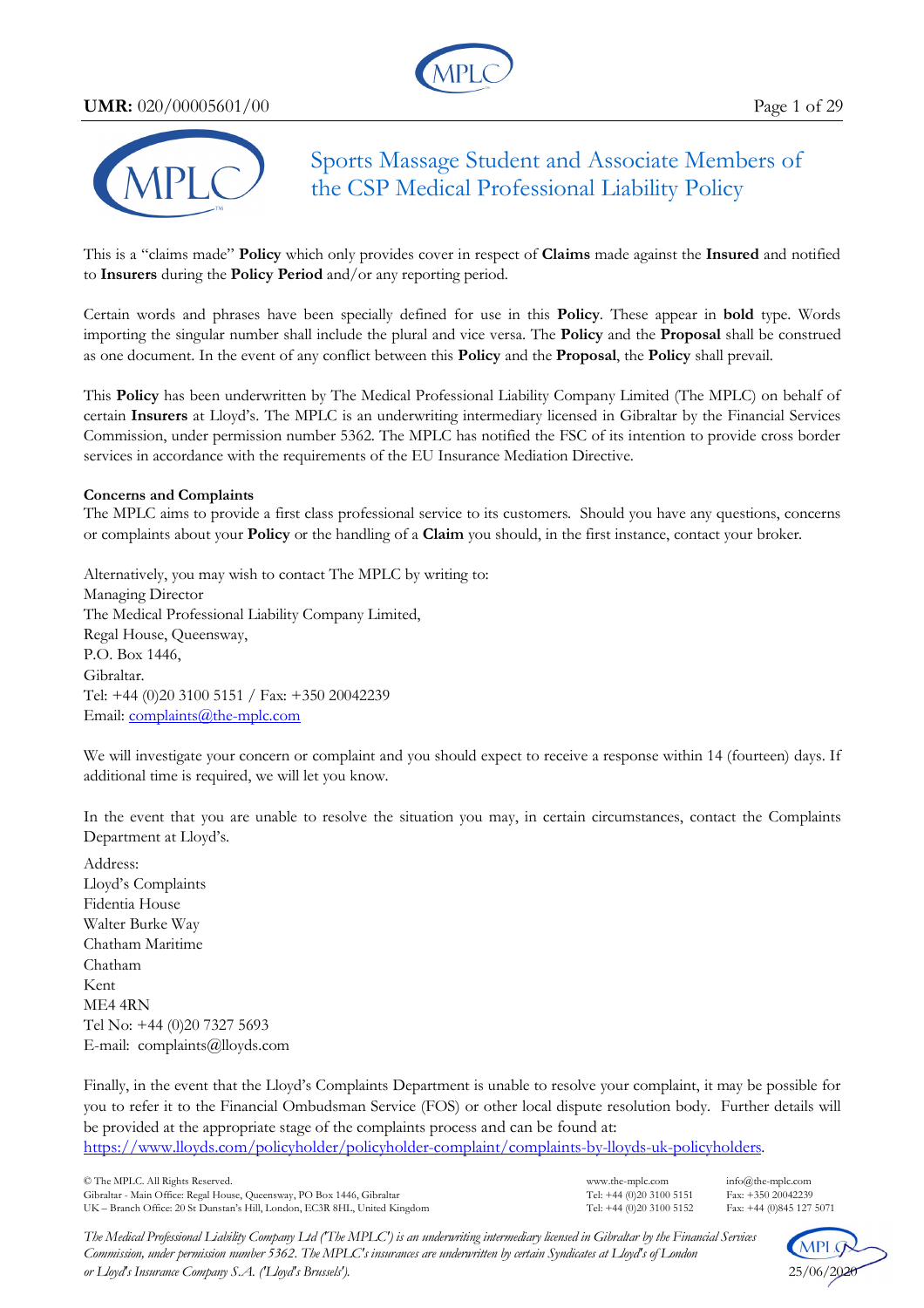#### **UMR:** 020/00005601/00 Page 2 of 29



#### **Data Protection and Privacy**

#### *Who we are*

The MPLC are a Lloyd's Coverholder identified in your contract of insurance and/or in the certificate of insurance.

#### *The basics*

We collect and use relevant information about you to provide you with your insurance cover and to meet our legal obligations. The way insurance works means that your information may be shared with, and used by, a number of third parties in the insurance sector.

#### *Want more details?*

For more information about how we use your personal information please see our full privacy notice, which is available online on our website www.the-mplc.com/privacy.php or in other formats on request.

#### *Contacting us and your rights*

You have rights in relation to the information we hold about you, including the right to access your information. If you wish to exercise your rights, discuss how we use your information or request a copy of our full privacy notice, please contact us at:

The Medical Professional Liability Company Limited at either:

Queensway, London PO Box 1446 EC3R 8HL Gibraltar United Kingdom

Regal House (Head Office) 20 St Dunstan's Hill (Branch Office)

# **PLEASE READ THIS POLICY CAREFULLY**



1 Lime Street, London, EC3M 7HA Telephone +44 (0)20 7327 1000

© The MPLC. All Rights Reserved. www.the-mplc.com info@the-mplc.com Gibraltar - Main Office: Regal House, Queensway, PO Box 1446, Gibraltar Tel: +44 (0)20 3100 5151 Fax: +350 20042239<br>UK – Branch Office: 20 St Dunstan's Hill, London, EC3R 8HL, United Kingdom Tel: +44 (0)20 3100 5152 Fax: + UK – Branch Office: 20 St Dunstan's Hill, London, EC3R 8HL, United Kingdom

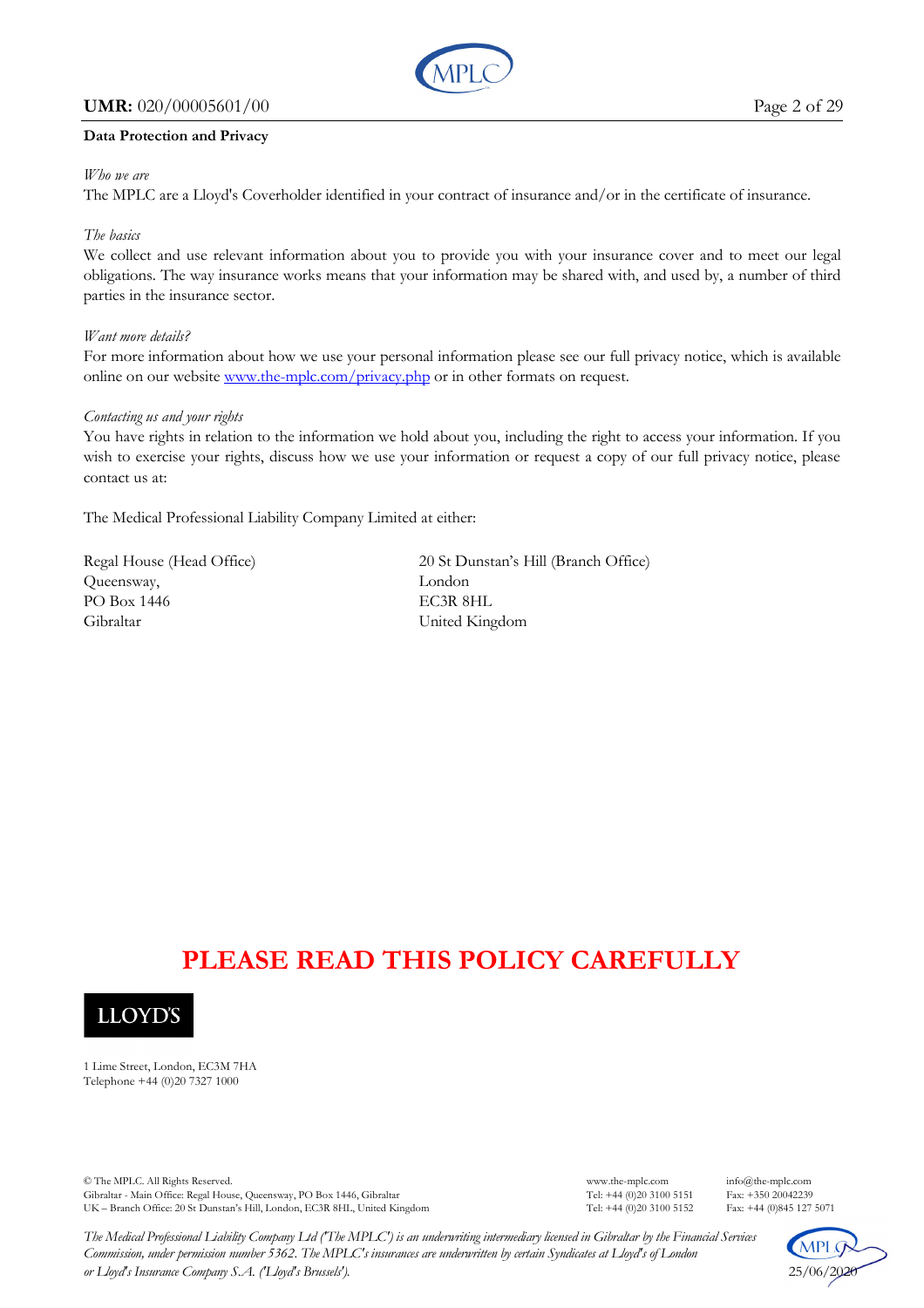

## UMR: 020/00005601/00

|                | Contents     |  |  |  |  |  |  |  |
|----------------|--------------|--|--|--|--|--|--|--|
|                |              |  |  |  |  |  |  |  |
| 2              |              |  |  |  |  |  |  |  |
| $\mathfrak{Z}$ |              |  |  |  |  |  |  |  |
|                | 3.1          |  |  |  |  |  |  |  |
|                | 3.2          |  |  |  |  |  |  |  |
|                | 3.3          |  |  |  |  |  |  |  |
|                | 3.4          |  |  |  |  |  |  |  |
|                | 3.5          |  |  |  |  |  |  |  |
|                | 3.6          |  |  |  |  |  |  |  |
|                | 3.7          |  |  |  |  |  |  |  |
|                | 3.8          |  |  |  |  |  |  |  |
|                | 3.9<br>3.10  |  |  |  |  |  |  |  |
|                | 3.11         |  |  |  |  |  |  |  |
|                | 3.12         |  |  |  |  |  |  |  |
|                | 3.13         |  |  |  |  |  |  |  |
|                |              |  |  |  |  |  |  |  |
|                | 3.15         |  |  |  |  |  |  |  |
|                |              |  |  |  |  |  |  |  |
| $\overline{4}$ |              |  |  |  |  |  |  |  |
|                | 4.1          |  |  |  |  |  |  |  |
|                | 4.2          |  |  |  |  |  |  |  |
|                | 4.3          |  |  |  |  |  |  |  |
|                | 4.4          |  |  |  |  |  |  |  |
|                | 4.5          |  |  |  |  |  |  |  |
|                | 4.6          |  |  |  |  |  |  |  |
|                | 4.7          |  |  |  |  |  |  |  |
|                | 4.8          |  |  |  |  |  |  |  |
|                | 4.9<br>4.10  |  |  |  |  |  |  |  |
|                | 4.11         |  |  |  |  |  |  |  |
|                | 4.12         |  |  |  |  |  |  |  |
|                | 4.13         |  |  |  |  |  |  |  |
|                | 4.14         |  |  |  |  |  |  |  |
|                | 4.15         |  |  |  |  |  |  |  |
|                | 4.16         |  |  |  |  |  |  |  |
|                | 4.17         |  |  |  |  |  |  |  |
|                | 4.18         |  |  |  |  |  |  |  |
|                | 4.19         |  |  |  |  |  |  |  |
|                | 4.20<br>4.21 |  |  |  |  |  |  |  |
|                |              |  |  |  |  |  |  |  |
| 5              |              |  |  |  |  |  |  |  |
|                | 5.1          |  |  |  |  |  |  |  |
|                | 5.2<br>5.3   |  |  |  |  |  |  |  |
|                | 5.4          |  |  |  |  |  |  |  |
|                | 5.5          |  |  |  |  |  |  |  |
|                | 5.6          |  |  |  |  |  |  |  |
|                | 5.7          |  |  |  |  |  |  |  |
|                |              |  |  |  |  |  |  |  |

© The MPLC. All Rights Reserved. Schraftar - Main Office: Regal House, Queensway, PO Box 1446, Gibraltar<br>UK – Branch Office: Regal House, Queensway, PO Box 1446, Gibraltar<br>UK – Branch Office: 20 St Dunstan's Hill, London, EC3R 8HL, United Kingdom

www.the-mplc.com Tel: +44 (0)20 3100 5151<br>Tel: +44 (0)20 3100 5152 info@the-mplc.com Fax: +350 20042239 Fax: +44 (0)845 127 5071

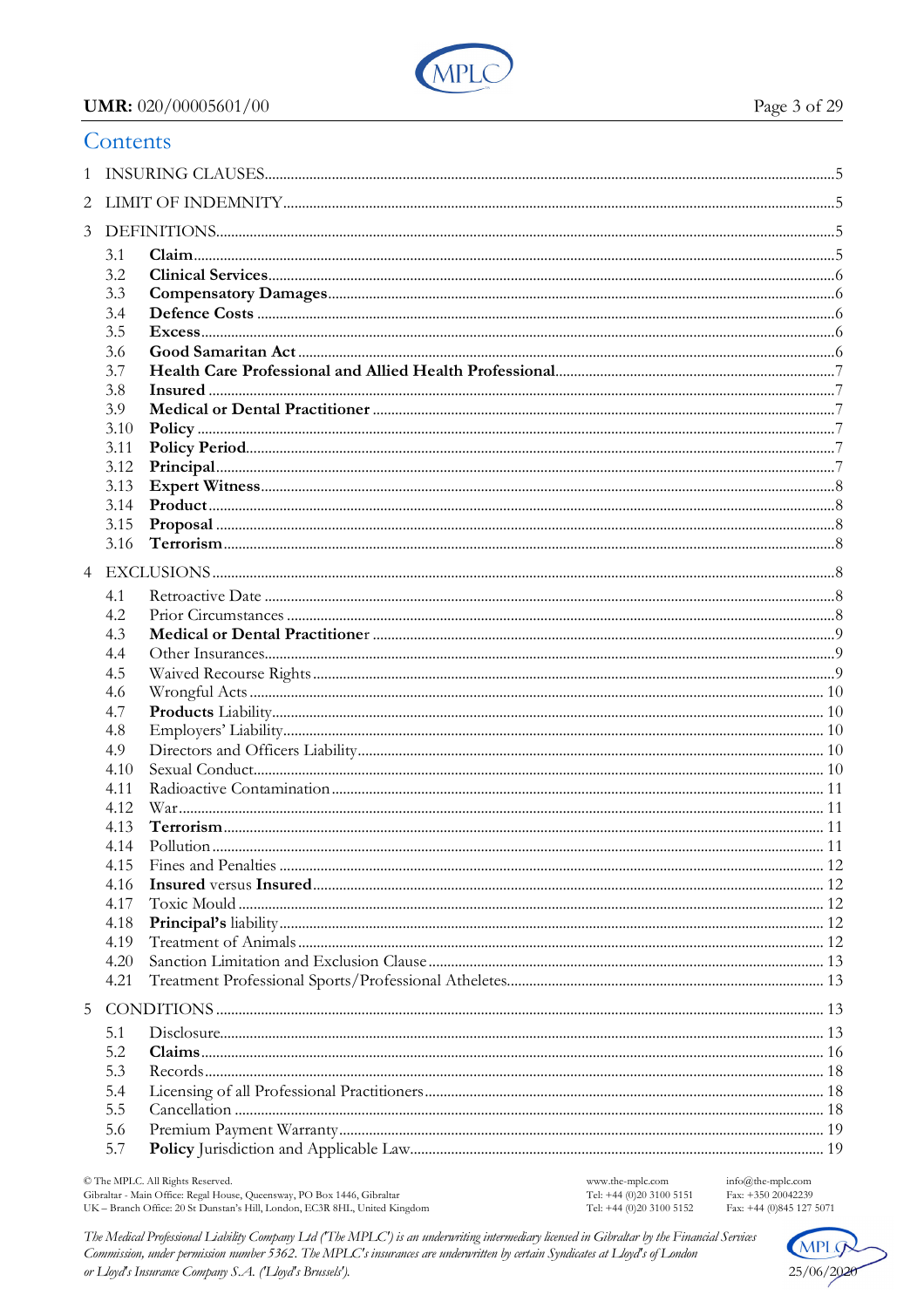

**UMR:** 020/00005601/00 Page 4 of 29

|                                          | The Schedule                                                             |               |                  |                                                                                                                                                                                                                   |                                           |               |                                                                      |  |
|------------------------------------------|--------------------------------------------------------------------------|---------------|------------------|-------------------------------------------------------------------------------------------------------------------------------------------------------------------------------------------------------------------|-------------------------------------------|---------------|----------------------------------------------------------------------|--|
|                                          | ITEM 1 Policy Number:                                                    |               | 020/00005601/00  |                                                                                                                                                                                                                   | Broker's Reference:                       |               | B1392BWIA206065                                                      |  |
|                                          | ITEM 2 Name of the Insured:                                              |               |                  | Student Members and Associate Members of The Chartered Society of<br>Physiotherapy solely for the provision of Sports Massage                                                                                     |                                           |               |                                                                      |  |
| Address of Insured:<br>ITEM <sub>3</sub> |                                                                          |               |                  |                                                                                                                                                                                                                   |                                           |               |                                                                      |  |
|                                          | 14 Bedford Row                                                           |               |                  |                                                                                                                                                                                                                   | Telephone:                                |               |                                                                      |  |
|                                          | London<br>WC1R <sub>4ED</sub><br>United Kingdom                          |               |                  |                                                                                                                                                                                                                   | Fax:                                      |               |                                                                      |  |
|                                          |                                                                          |               |                  |                                                                                                                                                                                                                   | Email:                                    |               |                                                                      |  |
| <b>Policy Period</b><br>ITEM 4           |                                                                          |               |                  |                                                                                                                                                                                                                   |                                           |               |                                                                      |  |
|                                          | From:                                                                    | 01 July 2020  |                  |                                                                                                                                                                                                                   | To:                                       | 01 July 2021  |                                                                      |  |
|                                          | At:                                                                      | $00:01$ hours |                  |                                                                                                                                                                                                                   | At:                                       | $00:01$ hours |                                                                      |  |
|                                          |                                                                          |               |                  | Local standard time at the Insured's address stated in Item 3 above                                                                                                                                               |                                           |               |                                                                      |  |
| ITEM 5                                   | Limit of Indemnity:                                                      |               | GBP 5,000,000.00 |                                                                                                                                                                                                                   | Any one Claim                             |               |                                                                      |  |
|                                          |                                                                          |               | GBP 5,000,000.00 |                                                                                                                                                                                                                   | In the aggregate during the Policy Period |               |                                                                      |  |
|                                          | Excess:<br>None                                                          |               |                  | Each and every Claim including Defence Costs                                                                                                                                                                      |                                           |               |                                                                      |  |
| ITEM 6                                   | Premium:                                                                 |               |                  | As detailed in Endorsement 1.1                                                                                                                                                                                    |                                           |               |                                                                      |  |
|                                          | Premium Due Date:                                                        |               |                  |                                                                                                                                                                                                                   | As detailed in Endorsement 1.1            |               |                                                                      |  |
| ITEM 7                                   | Territories:                                                             |               |                  | As detailed in Endorsement 1.2                                                                                                                                                                                    |                                           |               |                                                                      |  |
|                                          | ITEM 8 Retroactive Date:                                                 |               |                  | 01 July 2013 or, the date of joining CSP Student or Associate<br>Membership, or the date of qualifying as a Sports Massage practitioner<br>(in accordance with the qualifying criteria). Whichever date is later. |                                           |               |                                                                      |  |
| ITEM 9                                   | Proposal Form:                                                           |               | subjectivity     | To be provided as per the                                                                                                                                                                                         | Declaration Date:                         |               | To be provided as per the<br>subjectivity                            |  |
|                                          | ITEM 10 Notice to be given to:                                           |               |                  |                                                                                                                                                                                                                   |                                           |               |                                                                      |  |
|                                          | The Medical Professional Liability Company<br>Regal House,<br>Queensway, |               |                  |                                                                                                                                                                                                                   | Telephone:                                |               | +44 (0)20 3100 5151                                                  |  |
|                                          |                                                                          |               |                  |                                                                                                                                                                                                                   | Fax:                                      | +350 20042239 |                                                                      |  |
| PO Box 1446,<br>Gibraltar                |                                                                          |               |                  |                                                                                                                                                                                                                   | Email:                                    |               | $clains@the-mplc.com$                                                |  |
|                                          | ITEM 11 Covered Jurisdictions:                                           |               |                  |                                                                                                                                                                                                                   |                                           |               | Great Britain, Northern Ireland, Channel Islands and the Isle of Man |  |
|                                          | ITEM 12 Policy Jurisdiction and Applicable Law: England and Wales        |               |                  |                                                                                                                                                                                                                   |                                           |               |                                                                      |  |

© The MPLC. All Rights Reserved. www.the-mplc.com info@the-mplc.com Gibraltar - Main Office: Regal House, Queensway, PO Box 1446, Gibraltar Tel: +44 (0)20 3100 5151 Fax: +350 20042239 UK – Branch Office: 20 St Dunstan's Hill, London, EC3R 8HL, United Kingdom Tel: +44 (0)20 3100 5152 Fax: +44 (0)845 127 5071

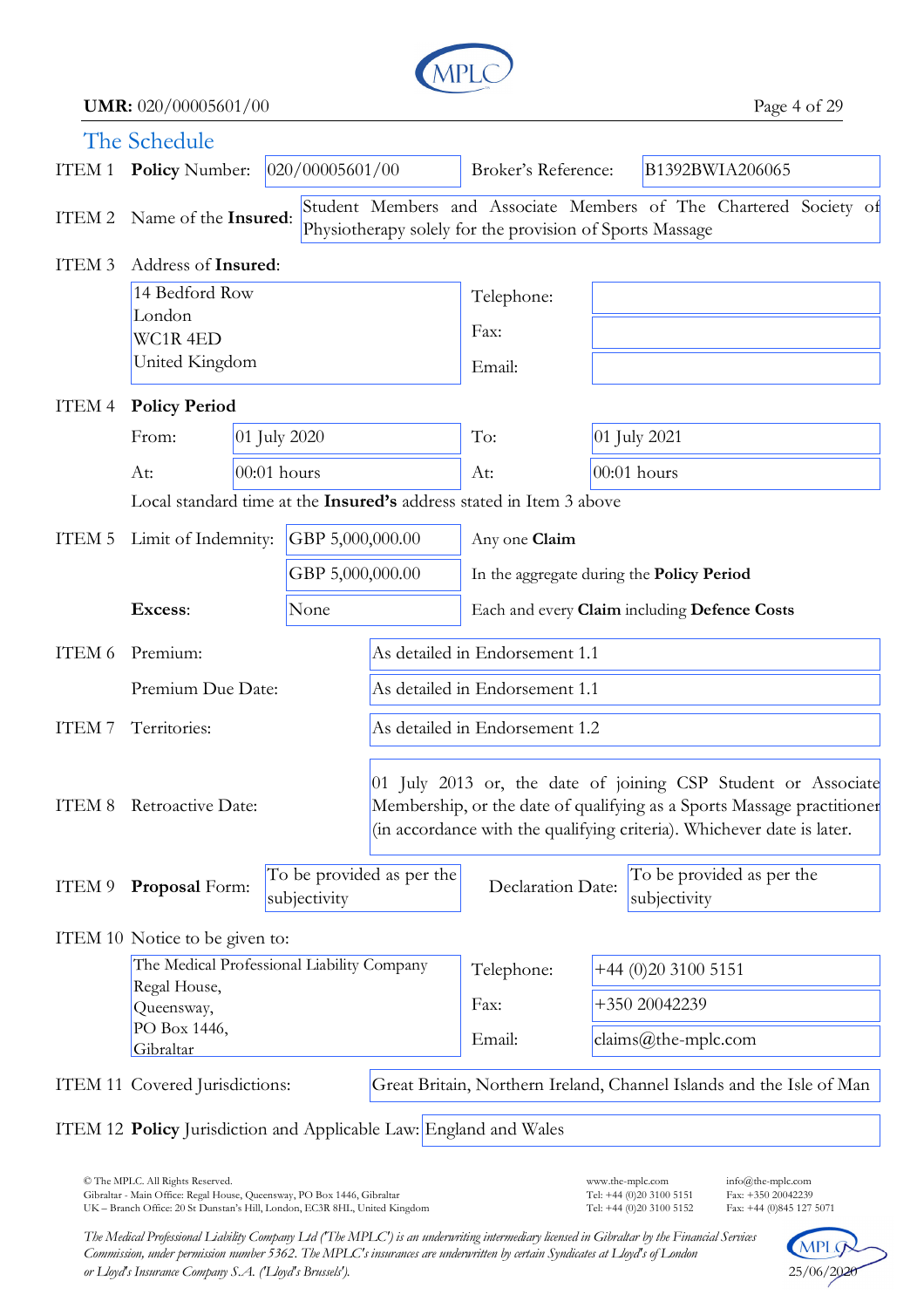

# Medical Professional Liability **Policy**

# 1 INSURING CLAUSES

- 1.1 In consideration of the payment of the premium stated in the Schedule and in reliance upon the statements made by the **Insured** in the **Proposal**, **Insurers** agree, subject to the terms, conditions and exclusions contained herein to indemnify the **Insured** in excess of the sum specified in the Schedule as the **Excess** for sums which the **Insured** shall become legally liable to pay as **Compensatory Damages** in accordance with the laws of the country/ies specified in Item 11 of the Schedule resulting from any **Claims** made against the **Insured** and notified to **Insurers** during the **Policy Period** arising in respect of the **Insured's** liability for death, bodily injury, mental injury, illness or disease of or to any patient of the **Insured** caused by any actual or alleged negligent act, negligent error or negligent omission committed by the **Insured** which arises either from:
	- (a) the provision of **Clinical Services**; or
	- (b) the performance of **Good Samaritan Act**s; and

 which falls within the terms of this **Policy** and arises out of the **Insured's** business specified in the **Proposal** and to indemnify the **Insured** for **Defence Costs** incurred in connection with any such **Claim**.

# 1.2 JOINT AND SEVERAL LIABILITY: LIMITATION OF LIABILITY CLAUSE

In the event that a **Claim** is made against the **Insured** and an alleged concurrent wrongdoer, or in the event of a finding by a court or tribunal of joint and several liability between the **Insured** and a concurrent wrongdoer, then **Insurers**' liability to the **Insured** is limited to an amount representing the proportionate liability of the **Insured** as between the **Insured** and the concurrent wrongdoer for any damage or loss. For the purposes of this clause a concurrent wrongdoer includes a joint tortfeasor and is a person who is one of two or more persons (including a **Medical or Dental Practitioner**) whose individual acts or omissions have caused or contributed to or been alleged to cause or contribute to the damage or loss and who is the subject of the **Claim** at least a part of which is made against the **Insured**.

# 2 LIMIT OF INDEMNITY

**Insurers**' total liability during the **Policy Period** in respect of all **Compensatory Damages** and **Defence Costs** shall not exceed the Limit of Indemnity specified in Item 5 of the Schedule and **Insurers** shall not be liable to pay any sums after the Limit of Indemnity has been exhausted by payment of or agreement to pay **Compensatory Damages** and/or **Defence Costs**.

# 3 DEFINITIONS

### 3.1 **Claim**

shall mean any

#### 3.1.1 suit or proceedings served upon or issued against the **Insured**;

© The MPLC. All Rights Reserved. www.the-mplc.com info@the-mplc.com Gibraltar - Main Office: Regal House, Queensway, PO Box 1446, Gibraltar Tel: +44 (0)20 3100 5151 Fax: +350 20042239<br>UK – Branch Office: 20 St Dunstan's Hill London. EC3R 8HL United Kingdom Tel: +44 (0)20 3100 5152 Fax: +44 UK – Branch Office: 20 St Dunstan's Hill, London, EC3R 8HL, United Kingdom

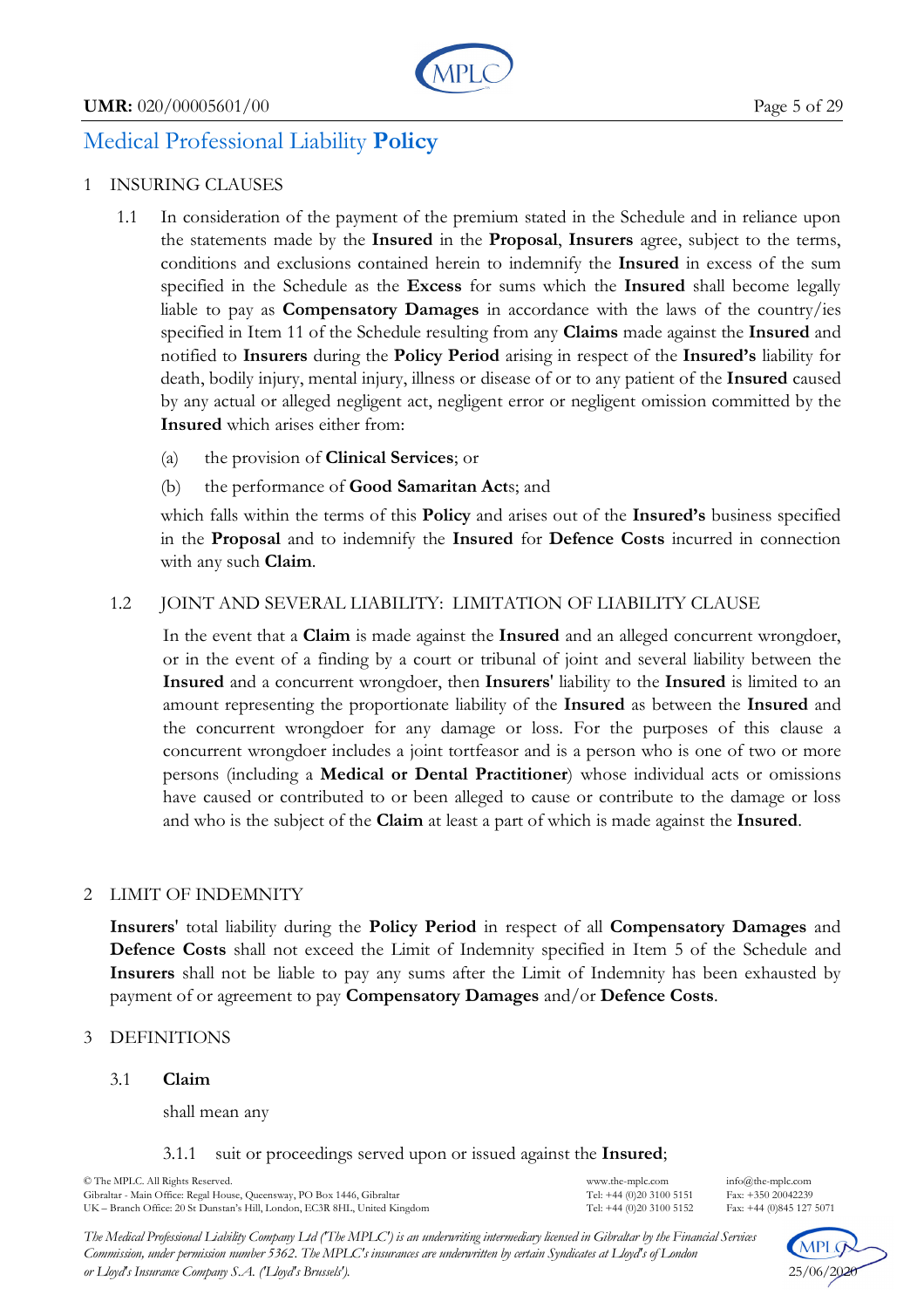

- 3.1.2 oral or written allegation communicated to the **Insured**;
- 3.1.3 oral or written communication from or on behalf of a patient and/or a request to the **Insured** by or on behalf of a patient for medical records or copies of medical records to investigate or contemplate a potential **Claim** against the **Insured** arising out of **Clinical Services**;

provided always that a series of **Claims** arising out of or which are attributable to a single originating cause or source or which are otherwise causally connected shall constitute a single **Claim** for the purposes of this **Policy**.

# 3.2 **Clinical Services**

shall mean the provision of Sports Massage therapy only.

# 3.3 **Compensatory Damages**

shall mean all sums payable in respect of any judgment, award or settlement and is deemed to include third party claimants' fees, costs and expenses for which the **Insured** is liable.

# 3.4 **Defence Costs**

shall mean reasonable and necessary fees and expenses incurred by or on behalf of the **Insured** with the prior written consent of **Insurers** which result from:

- 3.4.1 the investigation, defence and/or settlement of a **Claim**; or
- 3.4.2 the attendance or representation at or in connection with any examination, inquest or enquiry or proceedings commissioned by any official, administrative or regulatory body in the exercise of its powers over any **Insured** in relation to any circumstance, actual or alleged which has a direct relevance to any **Claim**;

and any appeal from any of the proceedings mentioned in 3.4.1 and 3.4.2 above.

### 3.5 **Excess**

shall mean the amount specified as such in Item 5 of the Schedule which the **Insured** must incur in respect of each and every **Claim** (including **Defence Costs**) for which the **Insurers** are not liable and in excess of which this **Policy** is to apply.

# 3.6 **Good Samaritan Act**

shall mean treatment administered at the scene of a medical emergency, accident or disaster by the **Insured** who is present either by chance, or in response to an emergency call following a disaster.

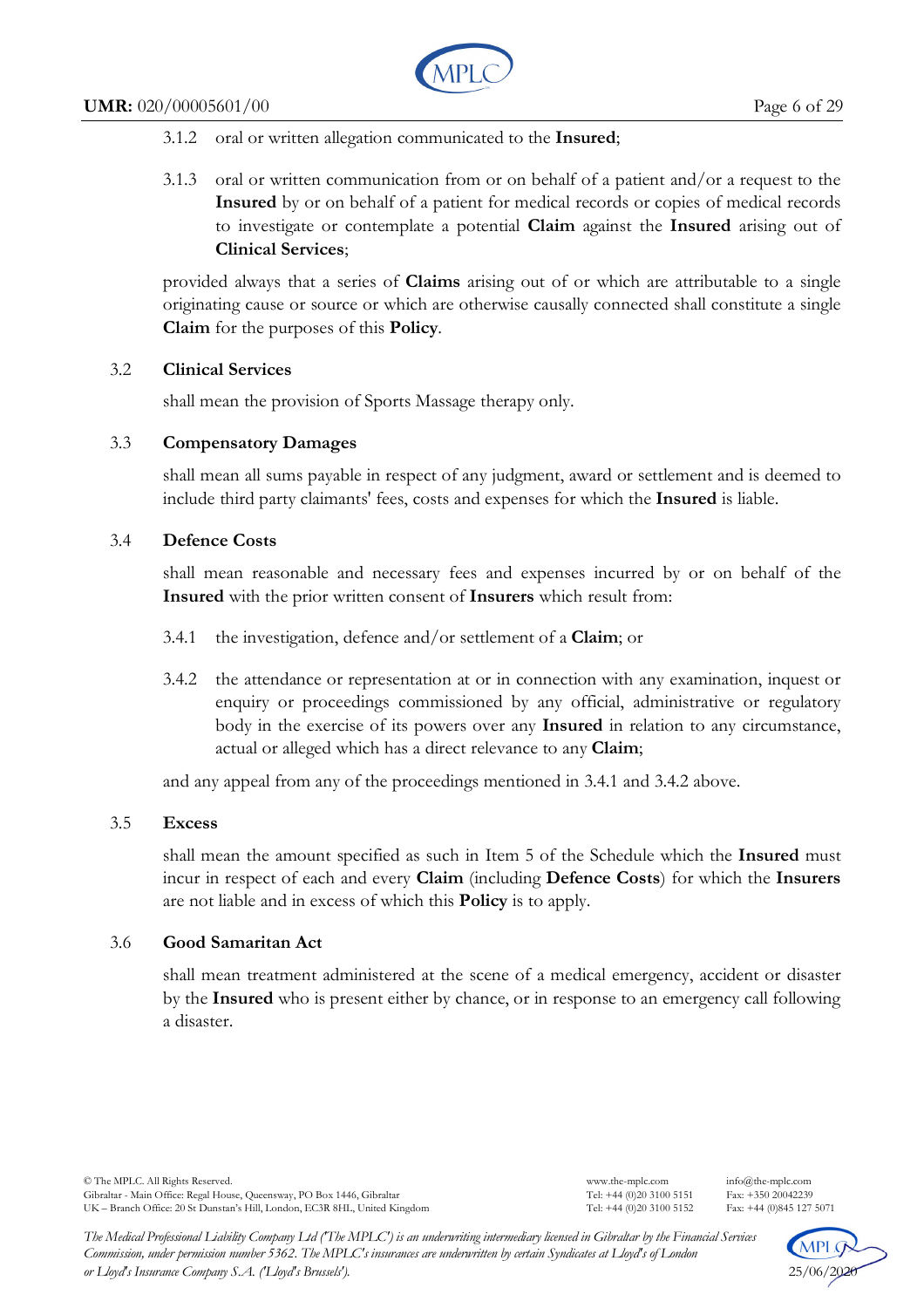#### **UMR:** 020/00005601/00 Page 7 of 29



# 3.7 **Health Care Professional and Allied Health Professional**

shall mean a person who has received special training or education in a health-related field, including administration, direct provision of patient care, or ancillary services and who holds, or is required by law to hold, a valid licence to practise in the relevant specialty, such licence having been issued by the relevant lawfully established and recognised licensing authority within the territories specified in Item 7 of the Schedule.

#### 3.8 **Insured**

shall mean:

- 3.8.1 individual Student or Associate member of the Chartered Society of Physiotherapy named in Item 2 of the Schedule and carrying out **Clinical Services** as defined in definition 3.2.
- 3.8.2 the personal representatives of the estate of any person who would otherwise be indemnified under this policy.

### 3.9 **Medical or Dental Practitioner**

shall mean a person who holds, or is required by law to hold, a valid licence to practise as a Doctor, Physician, Surgeon, Dental Surgeon or Dentist, such licence having been issued by the relevant lawfully established and recognised licensing authority within the territories specified in Item 7 of the Schedule.

### 3.10 **Policy**

shall mean:

- 3.10.1 the Schedule, Insuring Clauses, Extensions, Conditions, Definitions, Exclusions and other terms contained herein; and
- 3.10.2 any endorsement attaching to and forming part of this **Policy** either at its inception or during the **Policy Period**; and

### 3.10.3 the **Proposal.**

### 3.11 **Policy Period**

shall mean the period set out in Item 4 of the Schedule.

### 3.12 **Principal**

A **Principal** shall mean any person who directly or indirectly engages the **Insured** to provide **Clinical Services** as set out in the **Proposal**.

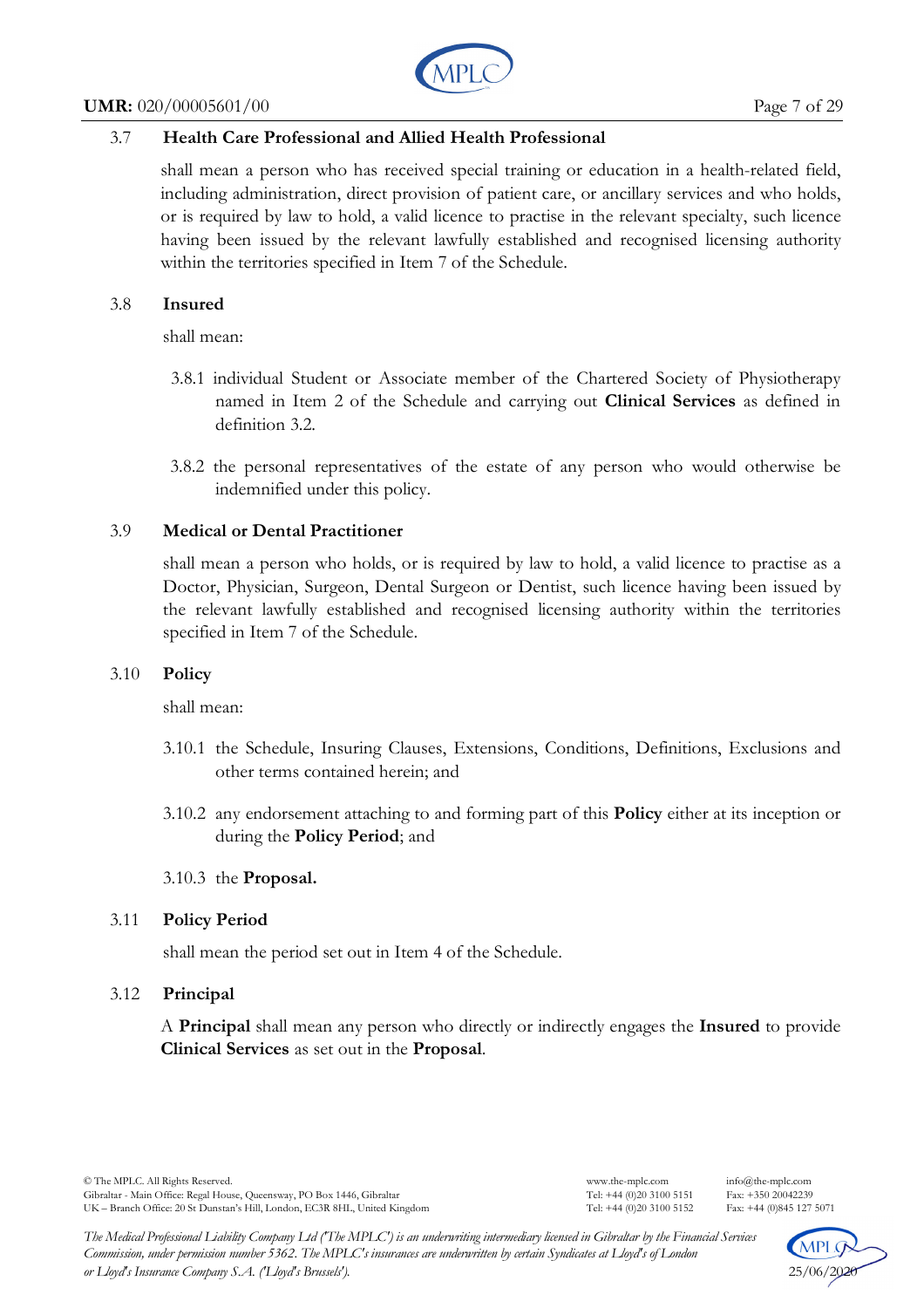

# 3.13 **Expert Witness**

shall mean any person who is a specialist in a subject presenting his or her expert opinion, without having been a witness to any occurrence relating to the law suit or criminal case. The experts work is qualified by evidence of his or her expertise, training and special knowledge of the relevant subject.

# 3.14 **Product**

shall mean any solid, liquid, or gaseous substance or device or component part thereof, manufactured, constructed, altered, repackaged, repaired, serviced, treated, administered, sold, supplied or distributed by or on behalf of the **Insured** or used by the **Insured** in the provision of **Clinical Services** but not any food and drink provided primarily for the benefit of staff, visitors or patients for consumption on the premises.

# 3.15 **Proposal**

shall mean the written **Proposal** or declaration bearing the date stated in Item 9 of the Schedule and/or any presentation, statements, declarations, warranties or information upon which the **Insurers** have relied made by or on behalf of the **Insured** to the **Insurers** for the insurance evidenced by this **Policy**.

# 3.16 **Terrorism**

shall mean any act or acts of force and/or violence

- 3.16.1 for political, religious or other ends and/or
- 3.16.2 directed towards the over-throwing or influencing of the Government de jure or de facto, and/or
- 3.16.3 for the purpose of putting the public or any part of the public in fear

by any person or persons acting alone or on behalf of or in connection with any organisation.

# 4 EXCLUSIONS

4.1 Retroactive Date

**Insurers** shall not be liable for any **Claim** or **Defence Costs** directly or indirectly caused by or arising out of or in any way connected with any act, error, omission, circumstances or event occurring or committed or alleged to have been committed prior to the Retroactive Date specified in Item 8 of the Schedule;

4.2 Prior Circumstances

**Insurers** shall not be liable for any **Claim** or **Defence Costs** directly or indirectly caused by or arising out of or in any way connected with any event or circumstance which might reasonably be expected to give rise to a **Claim** being made against the **Insured** and which the **Insured** knew about or reasonably could have foreseen or discovered prior to the **Policy Period**. Where the **Insured** has received either an oral or written communication from or on

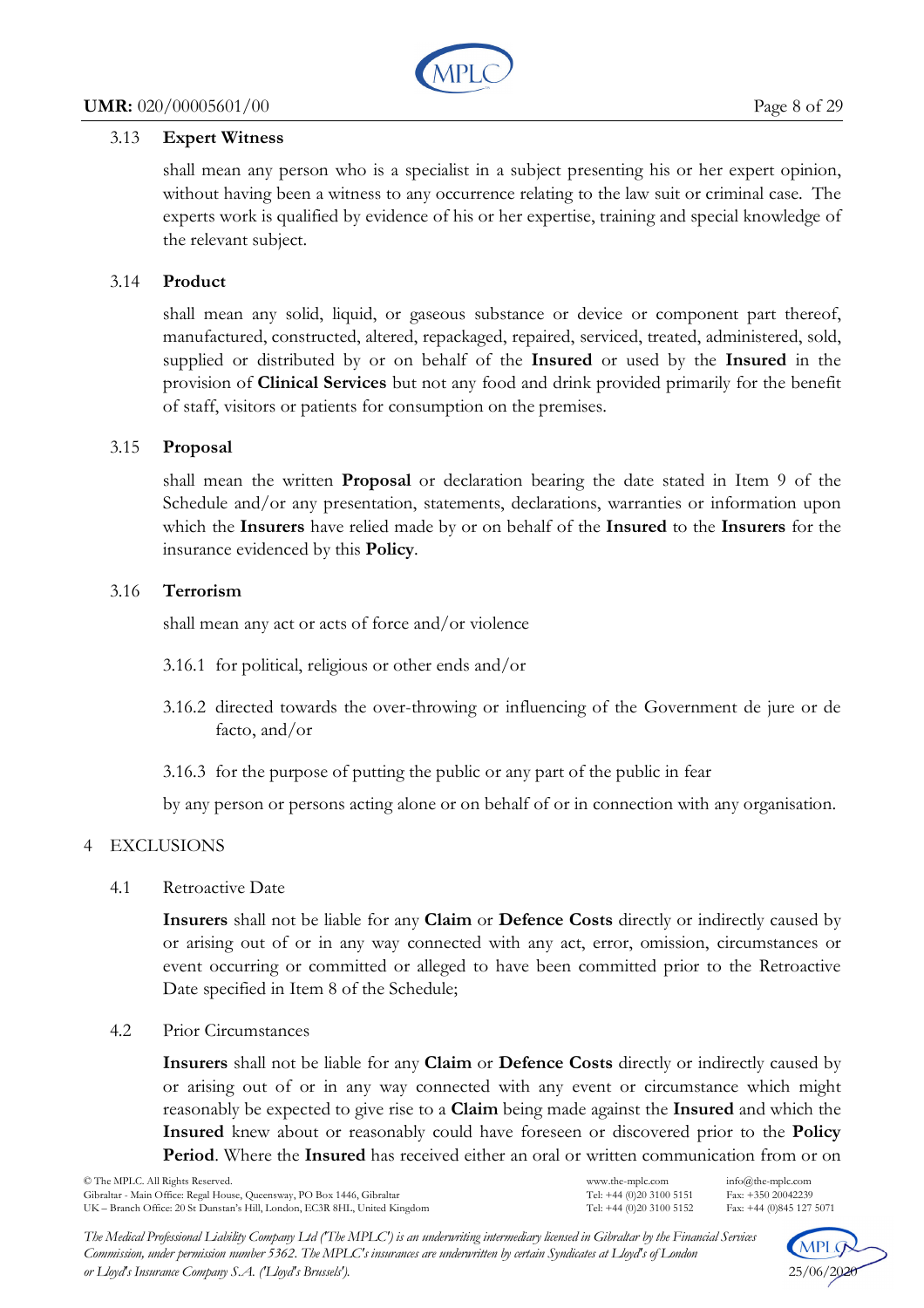

#### **UMR:** 020/00005601/00 Page 9 of 29

behalf of a patient and/or a request by or on behalf of a patient for copies of medical records, the **Insured** will be deemed to have been aware of a **Claim**;

Notwithstanding Exclusion 4.2 (Prior Circumstances), should a **Claim** which should have been notified, or a fact or circumstance which should have been notified, to **Insurers** under an earlier **Policy** placed through The MPLC, then **Insurers** may accept the notification of such **Claim**, fact or circumstance under this **Policy**. PROVIDED ALWAYS THAT:

- 4.2.1 The **Insured** has been covered continuously under a **Policy** placed through The MPLC between the date when such notification should have been given and the date when such notification was, in fact, given; and
- 4.2.2 The **Insurers** acting reasonably but otherwise at their discretion are satisfied that the failure by the **Insured** to notify the **Claim** fact or circumstance (as the case may be) was unintentional and attributable to good faith mistake or oversight on the part of the **Insured**; and
- 4.2.3 the terms and conditions applicable to this extension and to that notification shall not be those of this **Policy** but shall be the terms and conditions (including the unexhausted portion of the Limit of Indemnity and **Excess**) applicable to the **Insurers**' earlier **Policy** under which the notification should have been given.

# 4.3 **Medical or Dental Practitione**r

**Insurers** shall not be liable for any **Claim**, (or related **Defence Costs**) made against any **Medical or Dental Practitioner**, regardless of whether such individual is either employed by the **Insured** or acting as a self-employed contractor or sub-contractor.

4.4 Other Insurances

**Insurers** shall not be liable for any **Claim** or **Defence Costs** which is the subject of insurance or indemnity or other form of compensation or payment provided by any medical defence organisation or similar scheme, club, association or arrangement, nor in respect of any circumstance, occurrence, fact, matter or **Claim** notified under any other insurance, indemnity or other form of compensation or payment provided by any medical defence organisation or similar scheme, club, association or arrangement prior to the **Policy Period**, it being understood and agreed that this **Policy** shall not be drawn into contribution with such other insurance, indemnity, compensation or payment; save to the extent that the **Claim** exceeds the limit of liability under such insurance or indemnity or compensation or payment or the **Insured** is not indemnified for its proportionate liability for the **Claim**.

4.5 Waived Recourse Rights

**Insurers** shall not be liable for any **Claim** or **Defence Costs** where **Insurers** have or would have rights of recourse in respect of such **Claim** but the **Insured** has granted without **Insurers**' prior consent a waiver of such recourse rights to others whether by express term or by reason of an assumption of liability under contract;

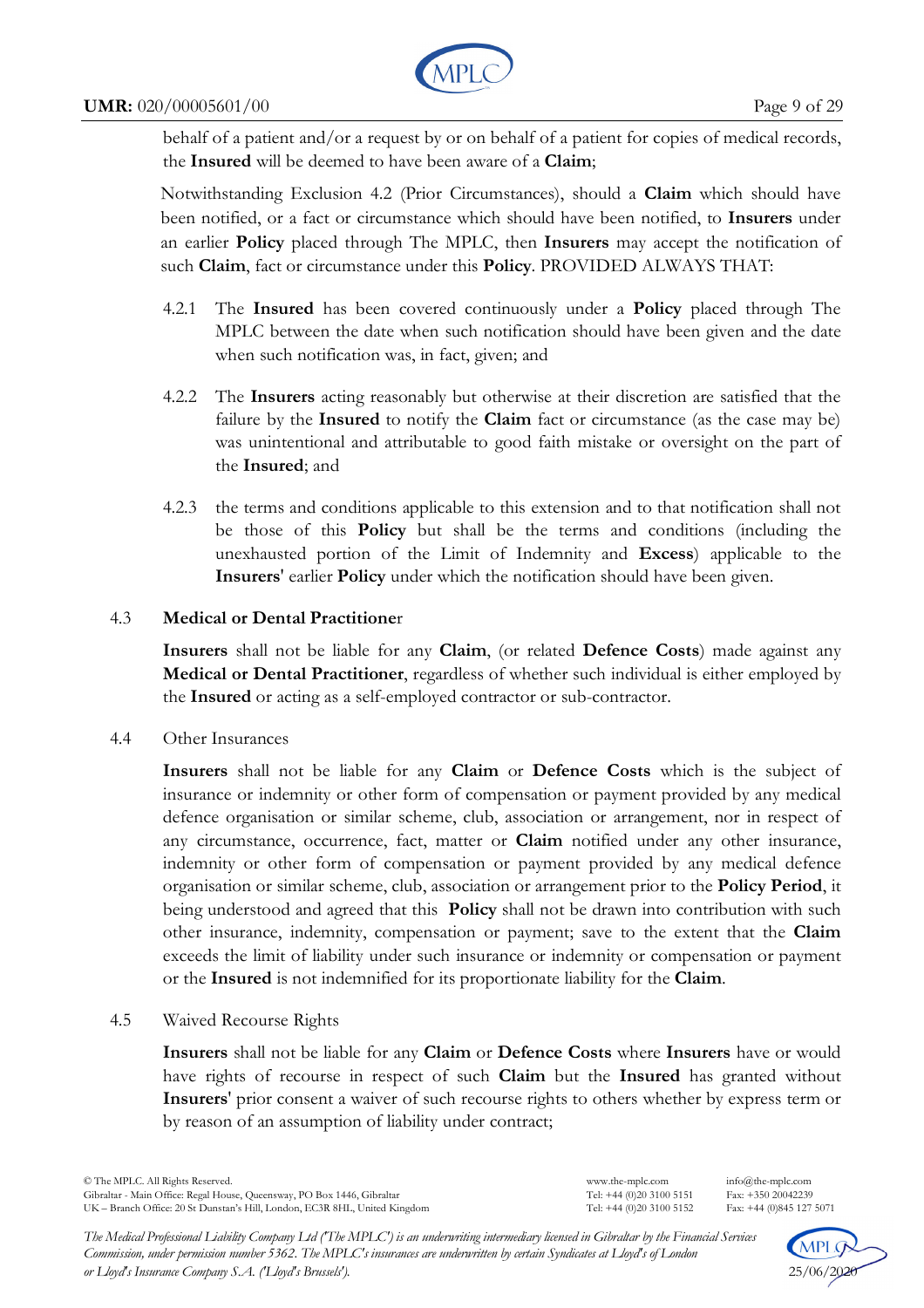

### 4.6 Wrongful Acts

**Insurers** shall not be liable for any **Claim** or **Defence Costs** directly or indirectly caused by or arising out of or in any way connected with

- 4.6.1 any deliberate or wilful misconduct
- 4.6.1 any dishonest, fraudulent or criminal act.
- 4.6.2 the performance of the activities of the **Insured** whilst under the influence of intoxicants or narcotics;

# 4.7 **Products** Liability

**Insurers** shall not be liable for any **Claim** or **Defence Costs** directly or indirectly caused by or arising out of or in any way connected with any **Product**;

# 4.8 Employers' Liability

**Insurers** shall not be liable for any **Claim** (or related **Defence Costs**) caused by or on behalf of any person who is an **Insured** or by any other person under a contract of service or apprenticeship with the **Insured** or under **Insured** supervision and made by or on behalf of an employee (or his/her estate) for death, bodily injury, mental injury, illness or disease or for any breach of any obligation owed by the **Insured** as an employer to any such person, or for any **Claim** in respect of which compensation is available under any Workers' Compensation Scheme and/or similar legislation.

However, this exclusion shall not apply to any **Claim** arising out of any death, bodily injury, mental injury, illness or disease of any such person who is or becomes a patient of the **Insured** entirely independently of their employment;

# 4.9 Directors and Officers Liability

**Insurers** shall not be liable for any **Claim** (or related **Defence Costs**) made against any director or officer of the **Insured**, directly or indirectly caused by or arising out of or in any way connected with any unlawful, wrongful or negligent act, error or omission or breach of trust, breach of warranty of authority, or breach of duty, whether actual or alleged, committed, permitted or attempted by such director or officer where such **Claim** is made solely by reason of his holding the position of director or officer and having acted in that capacity;

### 4.10 Sexual Conduct

**Insurers** shall not be liable for any **Claim** or **Defence Costs** directly or indirectly caused by or arising out of or in any way connected with any actual or attempted or alleged sexual relations, sexual contact or intimacy, sexual harassment or sexual exploitation;

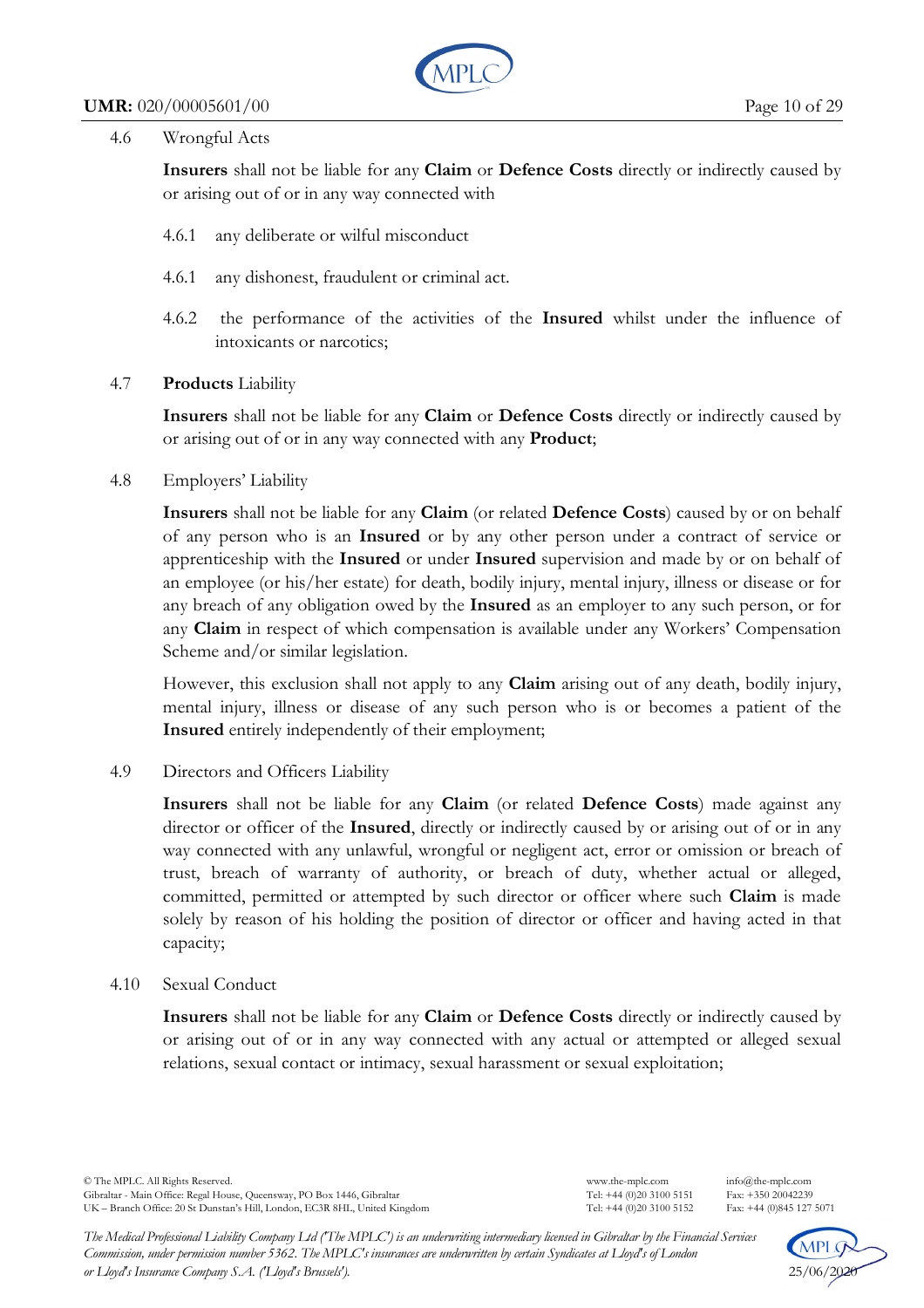

## 4.11 Radioactive Contamination

**Insurers** shall not be liable for any **Claim** or **Defence Costs** directly or indirectly caused by or arising out of or in any way connected with ionising radiations or contamination by radioactivity from any nuclear fuel or from any nuclear waste from the combustion of nuclear fuel or from the radioactive, toxic, explosive or other hazardous properties of any explosive nuclear assembly or nuclear component thereof.

However this Exclusion does not apply to liability arising out of the ordinary use of health department approved medical and/or diagnostic equipment incorporating radioactive isotopes and/or radium compounds and/or involving the emission of ionizing radiation.

### 4.12 War

**Insurers** shall not be liable for any **Claim** or **Defence Costs** directly or indirectly caused by or arising out of or in any way connected with war, invasion, act of foreign enemy, hostilities or warlike operations (whether war be declared or not) civil war, rebellion, revolution, insurrection, civil commotion assuming the proportion of or amounting to a popular uprising, military or usurped power, martial law, riot or the act of any lawfully constituted Authority.

Provided always that this exclusion shall not apply to any **Claims** which may arise from the provision of any **Clinical Services** which are subsequently provided to any patients of the **Insured**.

It is understood and agreed that in any **Claim** and in any action, suit or other proceedings to enforce a **Claim** under this Insurance for loss or damage or legal liability, the BURDEN OF PROVING that such loss or damage or legal liability does not fall within this exclusion shall be upon the **Insured**.

# 4.13 **Terrorism**

**Insurers** shall not be liable for any **Claim** or **Defence Costs** directly or indirectly caused by or arising out of or in any way connected with **Terrorism** (including, without limitation, contemporaneous or ensuing loss or damage or legal liability caused by fire and/or looting and/or theft).

Provided always that this exclusion shall not apply to any **Claims** which may arise from the provision of any **Clinical Services** which are subsequently provided to any patients of the **Insured**.

It is understood and agreed that in any **Claim** and in any action, suit or other proceedings to enforce a **Claim** under this Insurance for loss or damage or legal liability, the BURDEN OF PROVING that such loss or damage or legal liability does not fall within this exclusion shall be upon the **Insured**.

### 4.14 Pollution

**Insurers** shall not be liable for any **Claim** or **Defence Costs** directly or indirectly caused by or arising out of or in any way connected with:

4.14.1 seepage, pollution or contamination

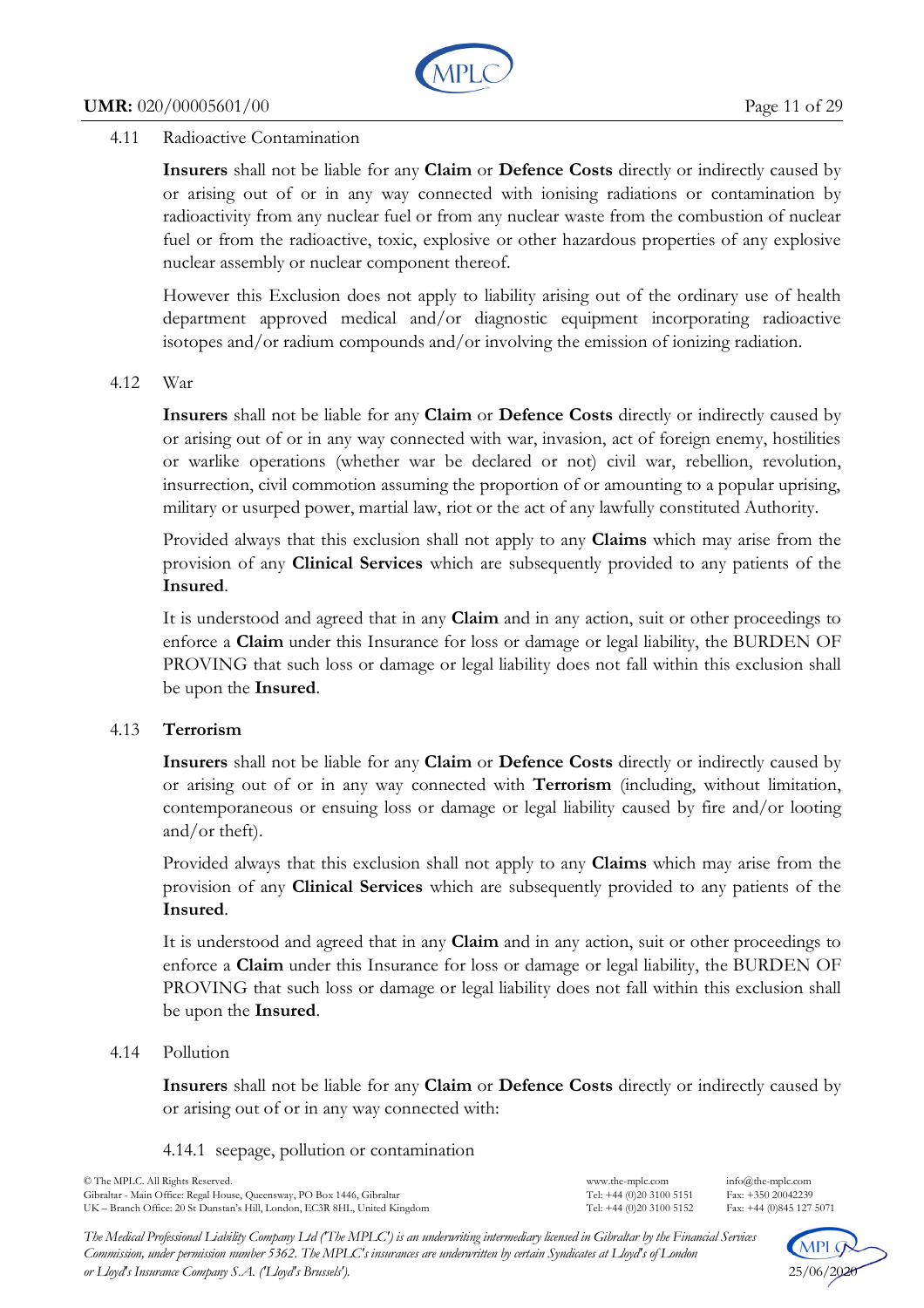

4.14.2 the cost of removing, nullifying or cleaning up seeping, polluting or contaminating substances;

Provided always that this exclusion shall not apply to any **Claims** which may arise from the provision of any **Clinical Services** which are subsequently provided to any patients of the **Insured**.

4.15 Fines and Penalties

**Insurers** shall not be liable for any **Claim** or **Defence Costs** directly or indirectly caused by or arising out of or in any way connected with fines, penalties, punitive or exemplary damages, aggravated damages or multiplication of compensation awards;

4.16 **Insured** versus **Insured**

**Insurers** shall not be liable for any **Claim** or **Defence Costs** made by one **Insured** against any other **Insured**. However, this exclusion shall not apply to any **Claim** arising out of any death, bodily injury, mental injury, illness or disease of any such person who is or becomes a patient of the **Insured**.

4.17 Toxic Mould

**Insurers** shall not be liable for any **Claim** or **Defence Costs** arising from

- 4.17.1 liability *c*aused by or arising from the actual, alleged or threatened inhalation of, ingestion of, contact with, exposure to, existence of or presence of any Fungi or bacteria on or within a building or structure, including its contents*;*
- 4.17.2 any loss, cost or expense arising out of the abating, testing for, monitoring, cleaning up, removing, containing, treating, detoxifying, neutralising, remediating or disposing of, or in any way responding to or assessing the effects of Fungi or bacteria by any **Insured** or by any other person or entity.

Fungi means any type or form of fungus, including mould or mildew and any mycotoxins, spores, scents or byproducts produced or released by fungi*.* 

However this Exclusion does not apply to liability arising out of the diagnosis and/or treatment of patients of the **Insured** who are suffering from infection by such organisms.

4.18 **Principal's** liability

**Insurers** shall not be liable for any **Claim** or **Defence Costs** directly or indirectly caused by or arising out of or in any way connected with any actual or alleged act, error or omission committed by the **Insured's Principal** or by any director, officer or employee of the **Principal** or of any person acting for and on behalf of the **Principal** except the **Insured**.

4.19 Treatment of Animals

Insurers shall not be liable for any **Claim or Defence Costs** arising from any **Claims** directly or indirectly caused by or in any way connected with the treatment of animals.

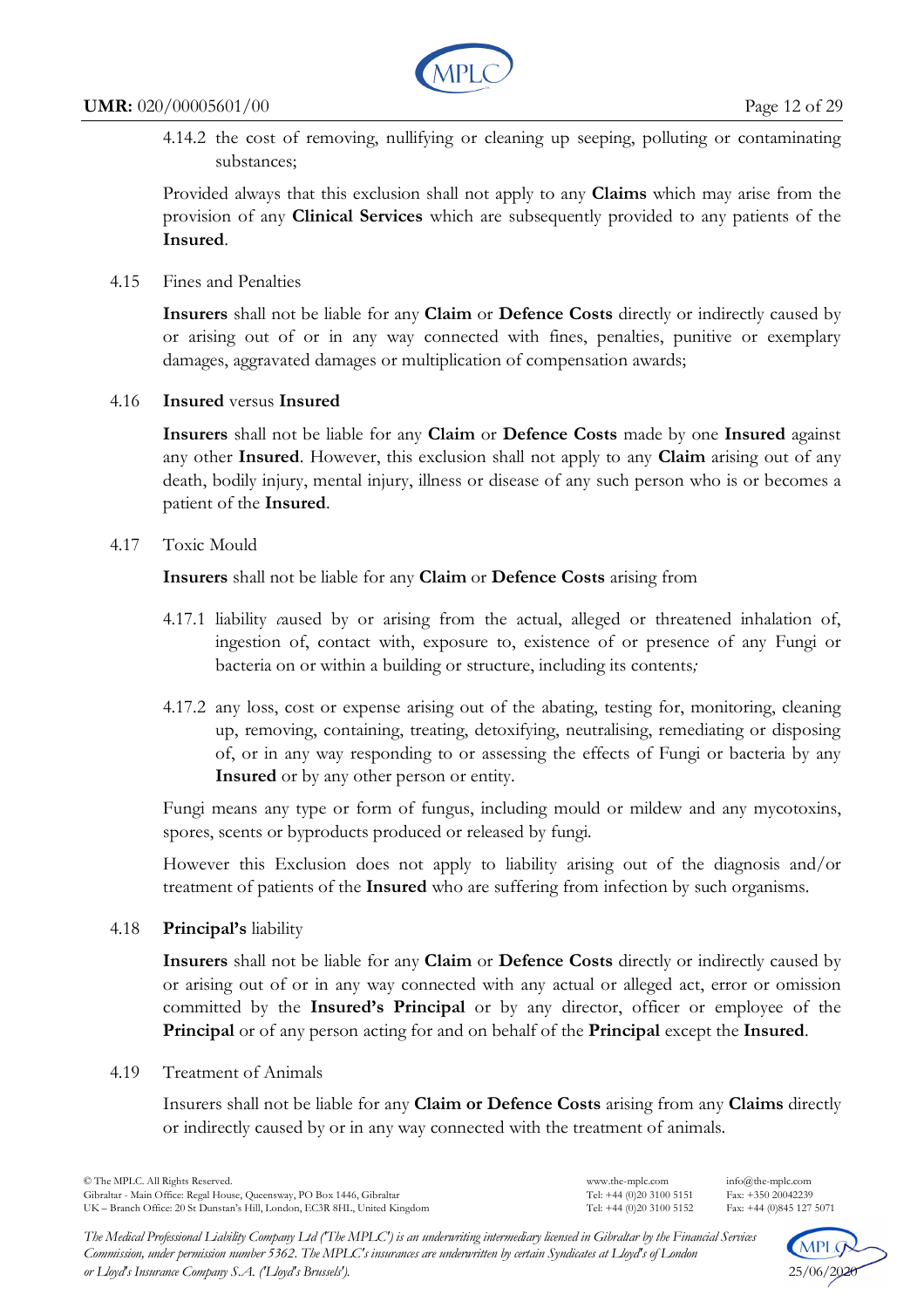

4.20 Sanction Limitation and Exclusion Clause

No (re)insurer shall be deemed to provide cover and no (re)insurer shall be liable to pay any **Claim** or provide any benefit hereunder to the extent that the provision of such cover, payment of such **Claim** or provision of such benefit would expose that (re)insurer to any sanction, prohibition or restriction under United Nations resolutions or the trade or economic sanctions, laws or regulations of the European Union, United Kingdom or United States of America.

4.21 Treatment Professional Sports/Professional Atheletes

**Insurers** shall not be liable for any **Claim** or **Defence Costs** arising from the provison of **Clinical Services** to any person enganged in professional sport including professional atheletes and professional dancers.

- 5 CONDITIONS
	- 5.1 Disclosure
		- 5.1.1 Before this Policy is entered into, the **Insured** must make a fair presentation of the risk to the **Insurers**, in accordance with Section 3 of the Insurance Act 2015. In summary, the **Insured** must:
			- 5.1.1.1 Disclose to the **Insurers** every material circumstance which the **Insured** knows or ought to know. Failing that, the **Insured** must give the **Insurers** sufficient information to put a prudent insurer on notice that it needs to make further enquiries in order to reveal material circumstances. A matter is material if it would influence the judgement of a prudent insurer as to whether to accept the risk, or the terms of the insurance (including premium);
			- 5.1.1.2 Make the disclosure in clause 5.1.1.1 above in a reasonably clear and accessible way; and
			- 5.1.1.3 Ensure that every material representation of fact is substantially correct, and that every material representation of expectation or belief is made in good faith.
		- 5.1.2 For the purposes of clause 5.1.1 above, the **Insured** is expected to know the following:

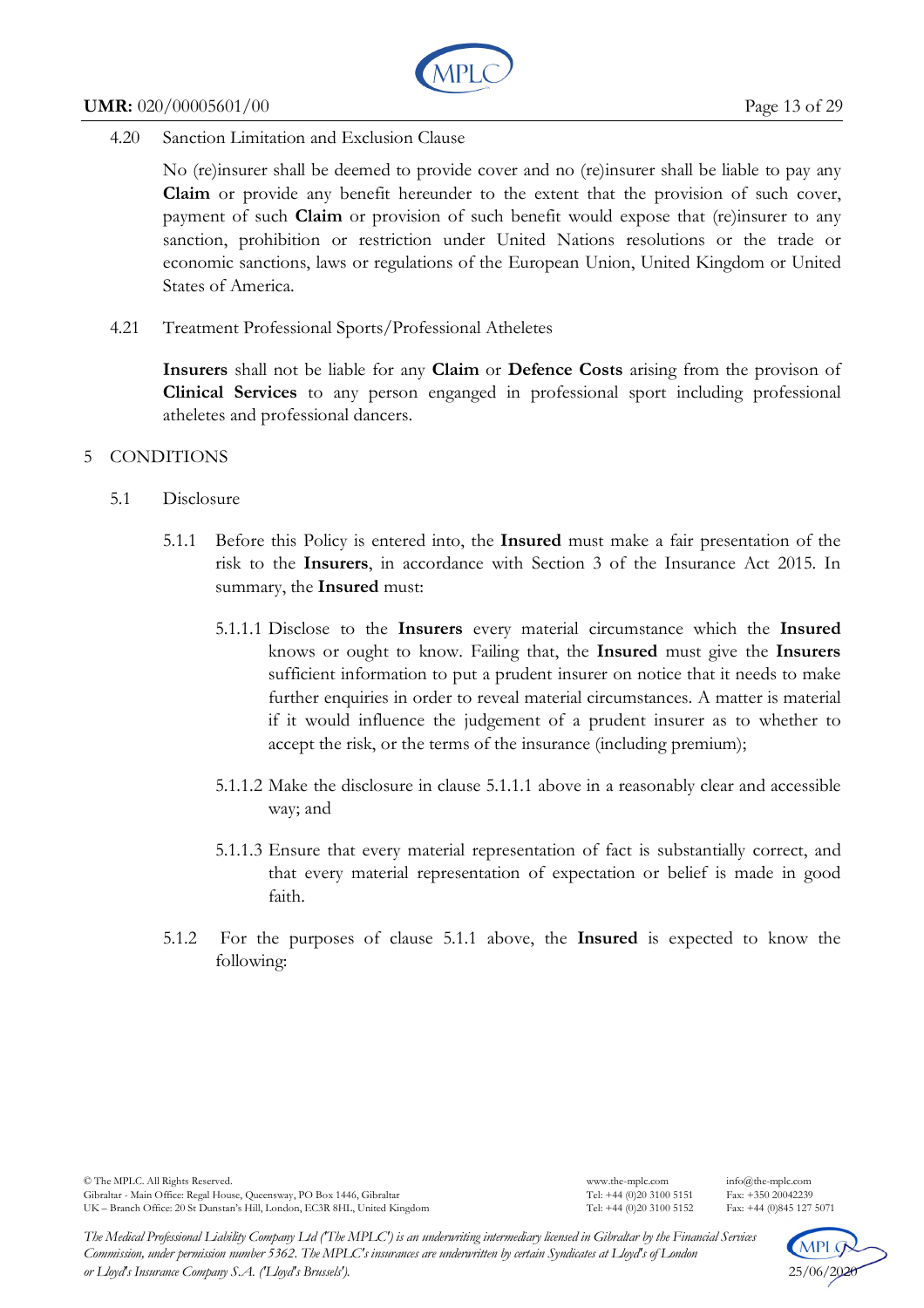

- 5.1.2.1 If the **Insured** is an individual, what is known to the individual and anybody who is responsible for arranging his or her insurance.
- 5.1.2.2 If the **Insured** is not an individual, what is known to anybody who is part of the **Insured's** senior management; or anybody who is responsible for arranging the **Insured's** insurance.
- 5.1.2.3 Whether the **Insured** is an individual or not, what should reasonably have been revealed by a reasonable search of information available to the **Insured**. The information may be held within the **Insured's** organisation, or by any third party (including but not limited to subsidiaries, affiliates, the broker, or any other person who will be covered under the insurance). If the **Insured** is insuring subsidiaries, affiliates or other parties, the **Insurers** expect that the **Insured** will have included them in its enquiries, and that the **Insured** will inform the **Insurers** if it has not done so. The reasonable search may be conducted by making enquiries or by any other means.
- 5.1.3 If, prior to entering into this **Policy**, the **Insured** shall breach the duty of fair presentation, the remedies available to the **Insurers** are set out below.
	- 5.1.3.1 If the **Insured's** breach of the duty of fair presentation is deliberate or reckless:
		- i. The **Insurers** may avoid the **Policy**, and refuse to pay all **Claims**; and,
		- ii. The **Insurers** need not return any of the premiums paid.
	- 5.1.3.2 If the **Insured's** breach of the duty of fair presentation is not deliberate or reckless, the **Insurers** remedy shall depend upon what the **Insurers** would have done if the **Insured** had complied with the duty of fair presentation:
		- i. If the **Insurers** would not have entered into the **Policy** at all, the **Insurers** may avoid the contract and refuse all **Claims**, but must return the premiums paid.
		- ii. If the **Insurers** would have entered into the **Policy**, but on different terms (other than terms relating to the premium), the **Policy** is to be treated as if it had been entered into on those different terms from the outset, if the **Insurers** so require.
		- iii. In addition, if the **Insurers** would have entered into the **Policy**, but would have charged a higher premium, the **Insurers** may reduce proportionately the amount to be paid on a **Claim** (and, if applicable, the amount already paid on prior **Claims**). In those circumstances, the **Insurers** shall pay only  $X\%$  of what it would otherwise have been required to pay, where  $X = (premium actually charged/higher$ premium) x 100.

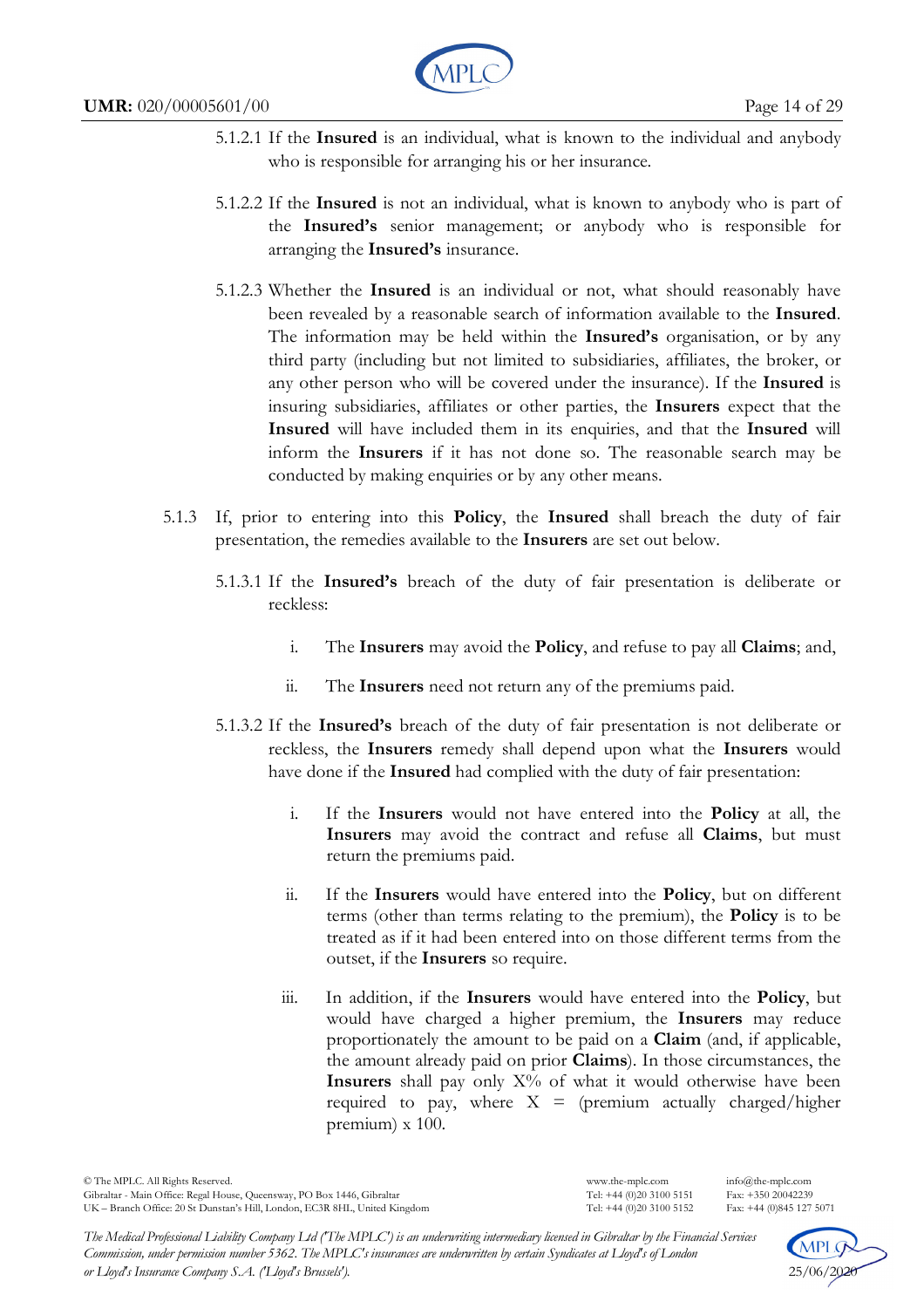

- 5.1.4 If, prior to entering into a variation to this insurance **Policy**, the **Insured** shall breach the duty of fair presentation, the remedies available to the **Insurers** are set out below.
	- 5.1.4.1 If the **Insured's** breach of the duty of fair presentation is deliberate or reckless:
		- i. The **Insurers** may by notice to the **Insured** treat the **Policy** as having been terminated from the time when the variation was concluded; and,
		- ii. **Insurers** need not return any of the premiums paid.
	- 5.1.4.2 If the **Insured's** breach of the duty of fair presentation is not deliberate or reckless, the **Insurers**' remedy shall depend upon what the **Insurers** would have done if the **Insured** had complied with the duty of fair presentation:
		- i. If the **Insurers** would not have agreed to the variation at all, the Insurers may treat the **Policy** as if the variation was never made, but must in that event return any extra premium paid.
		- ii. If the **Insurers** would have agreed to the variation to the **Policy**, but on different terms (other than terms relating to the premium), the variation is to be treated as if it had been entered into on those different terms, if the **Insurers** so require.
		- iii. If the **Insurers** would have increased the premium by more than it did or at all, then the **Insurers** may reduce proportionately the amount to be paid on a **Claim** arising out of events after the variation. In those circumstances, the **Insurers** shall pay only X% of what it would otherwise have been required to pay, where  $X = (premium actually)$ charged/higher premium) x 100.
		- iv. If the **Insurers** would not have reduced the premium as much as it did or at all, then the **Insurers** may reduce proportionately the amount to be paid on a **Claim** arising out of events after the variation. In those circumstances, the Insurers shall pay only X% of what it would otherwise have been required to pay, where  $X = (premium actually)$ charged/reduced total premium) x 100.

Nothing in these clauses is intended to vary the position under the Insurance Act 2015.

5.1.5 It is a condition precedent to the right of the **Insured** to be indemnified under this **Policy** that, during the **Policy Period**, the **Insured** shall give as soon as practicable notice in writing to the party named in Item 10 of the Schedule of any alteration which materially affects the risk. The **Insurers** are entitled to refuse to cover the additional exposure or cancel the contract in accordance with the cancellation provisions of this **Policy**.

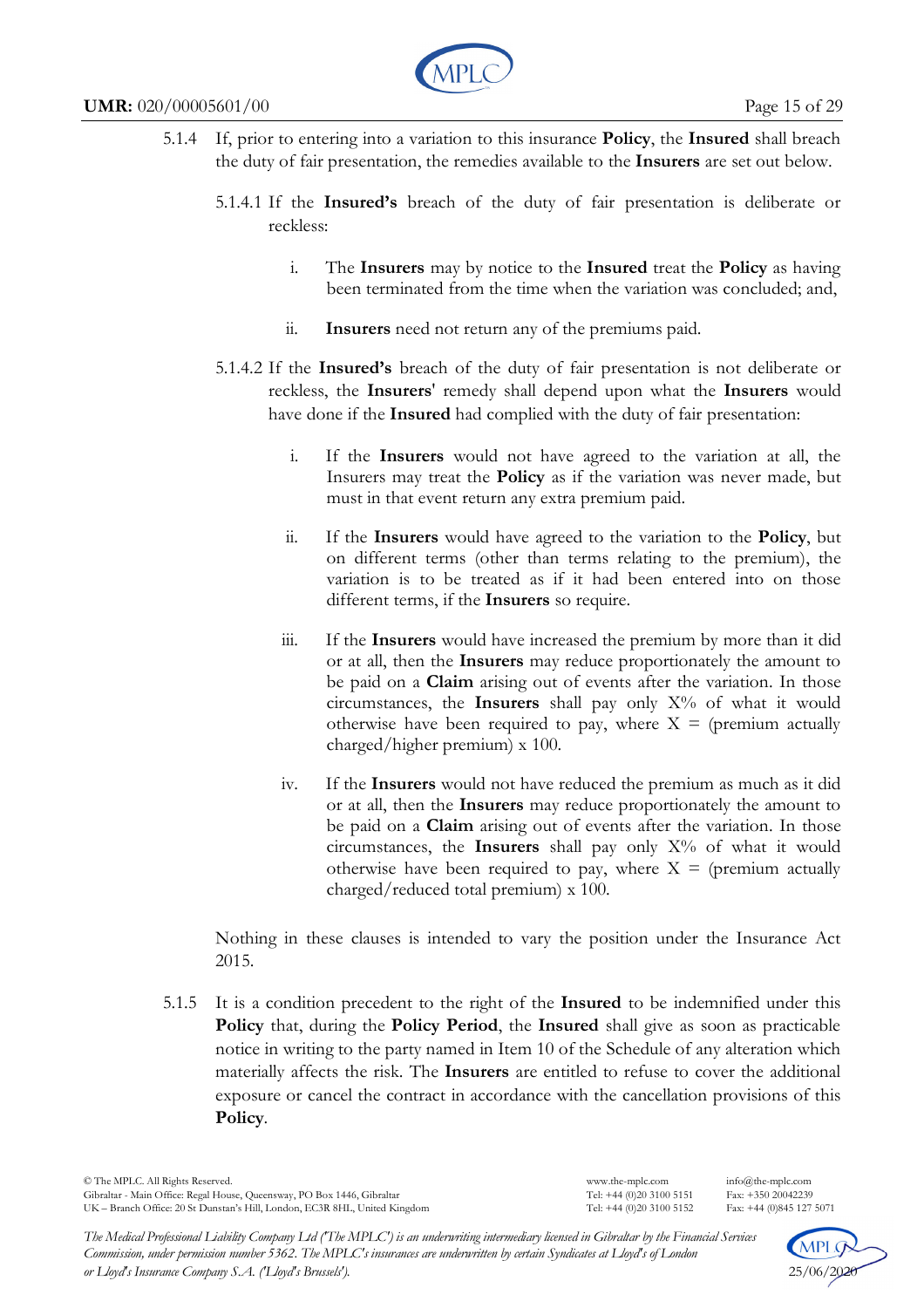

5.1.6 It is a condition precedent to the **Insured's** right to be indemnified under this **Policy** that the **Insured** shall meet the payment of the **Excess**.

# 5.2 **Claims**

## 5.2.1 Notice

It is a condition precedent to the right of the **Insured** to be indemnified under this **Policy** that notice of any **Claim** as well as any circumstances or incidents which might reasonably be expected to give rise to a **Claim** shall be given to **Insurers** immediately upon the **Insured** becoming aware thereof. Notice of such **Claim** or circumstances or incident shall be in writing (using the MPLC's First Notification Form) and shall be delivered by fax, email or by post to the address specified in Item 10 of the Schedule.

Notice of all **Claims** and circumstances must be made within the **Policy Period** provided that the **Insured** shall have an extra 180 calendar days to notify **Claims** of which they become aware on or immediately prior to the expiry of the **Policy Period**.

If the **Insured** provides **Insurers** with notice of circumstances or incidents as mentioned above during the **Policy Period** which are accepted by the **Insurers**, any **Claim** subsequently made which arises from those circumstances shall be deemed, notwithstanding the **Claim** was made after expiry of the **Policy Period**, to be reported to **Insurers** on the date when the circumstances were notified to them.

The simple noting of an incident in an incident book without other grounds for believing a **Claim** may be made shall not constitute a notifiable circumstance or incident.

### 5.2.2 Control of **Claims**

**Insurers** shall be entitled but not obligated to take control of the defence of any **Claim** in the **Insured's** name and shall have full discretion in the conduct of any negotiations or proceedings in the settlement of any **Claim**. The **Insured** shall assist the **Insurers** and co-operate fully with them in the investigation and/or defence of any **Claim** and the prosecution of any subrogation or recovery action without charge to **Insurers**.

# 5.2.3 Consent of **Insurers**

The **Insured** shall not:

5.2.3.1 disclose to any person, other than an **Insured** the terms of this **Policy** 

5.2.3.2 admit liability

5.2.3.3 enter any agreement or arrangement (in relation to investigation, defence or settlement of **Claim**)

### 5.2.3.4 make any offer, payment or promise in relation to any **Claim**

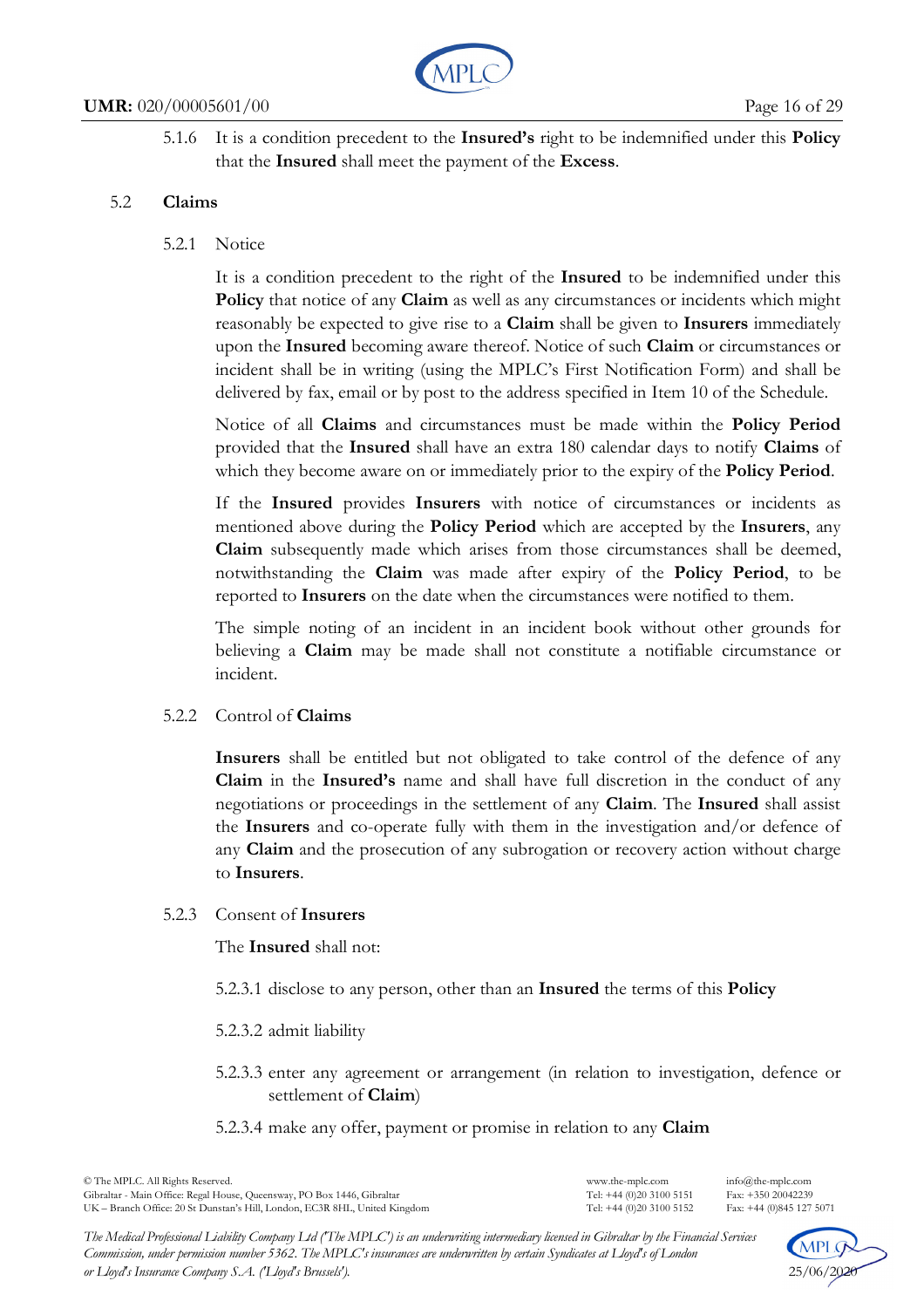

5.2.3.5 incur any cost or expense without the prior written consent of **Insurers**.

## 5.2.4 Consent of the **Insured**

**Insurers** will not settle any **Claim** without the consent of the **Insured**.

If however the **Insured** refuses to consent to any settlement recommended by **Insurers** or their legal representatives then **Insurers**' liability will not exceed the total amount for which the **Claim** could have been settled plus the **Defence Costs**  incurred with their consent up to the date of the refusal or the applicable Limit of Indemnity whichever is less.

5.2.5 Relinquishment

**Insurers** may at any time pay to the **Insured** in connection with any **Claim** the amount of the Limit of Indemnity remaining under this **Policy** or any lesser amount for which such **Claim** can be settled less any sums already paid and less any associated **Defence Costs** already paid. Upon such payment being made, the **Insurers** shall relinquish the conduct and control of and be under no further liability in connection with such **Claim** or associated **Defence Costs** incurred after the date of such relinquishment.

# 5.2.6 Subrogation

In relation to sums paid or payable by them, **Insurers** shall be entitled at any stage to bring an action for their own benefit seeking indemnity, damages or otherwise against any third party in the name of the **Insured.** Provided such subrogation will not be exercised against the **Insured's Principal** or entities which are 100% owned by an individual member of the CSP and where they are the only practitioner and where the **Claim** relates to the Member's negligence.

**Insurers**' expenses in the recovery shall always be deducted prior to the application of the recovery to the **Claim**.

### 5.2.7 Fraudulent **Claims**

5.2.7.1 If the Insured makes a fraudulent **Claim** under this **Policy**, the **Insurers**:

- i. Are not liable to pay the **Claim**; and
- ii. May recover from the **Insured** any sums paid by the **Insurers** to the **Insured** in respect of the **Claim**; and
- iii. May by notice to the **Insured** treat the **Policy** as having been terminated with effect from the time of the fraudulent act.

5.2.7.2 If the **Insurers** exercise their rights under clause (5.2.7.1) (iii) above



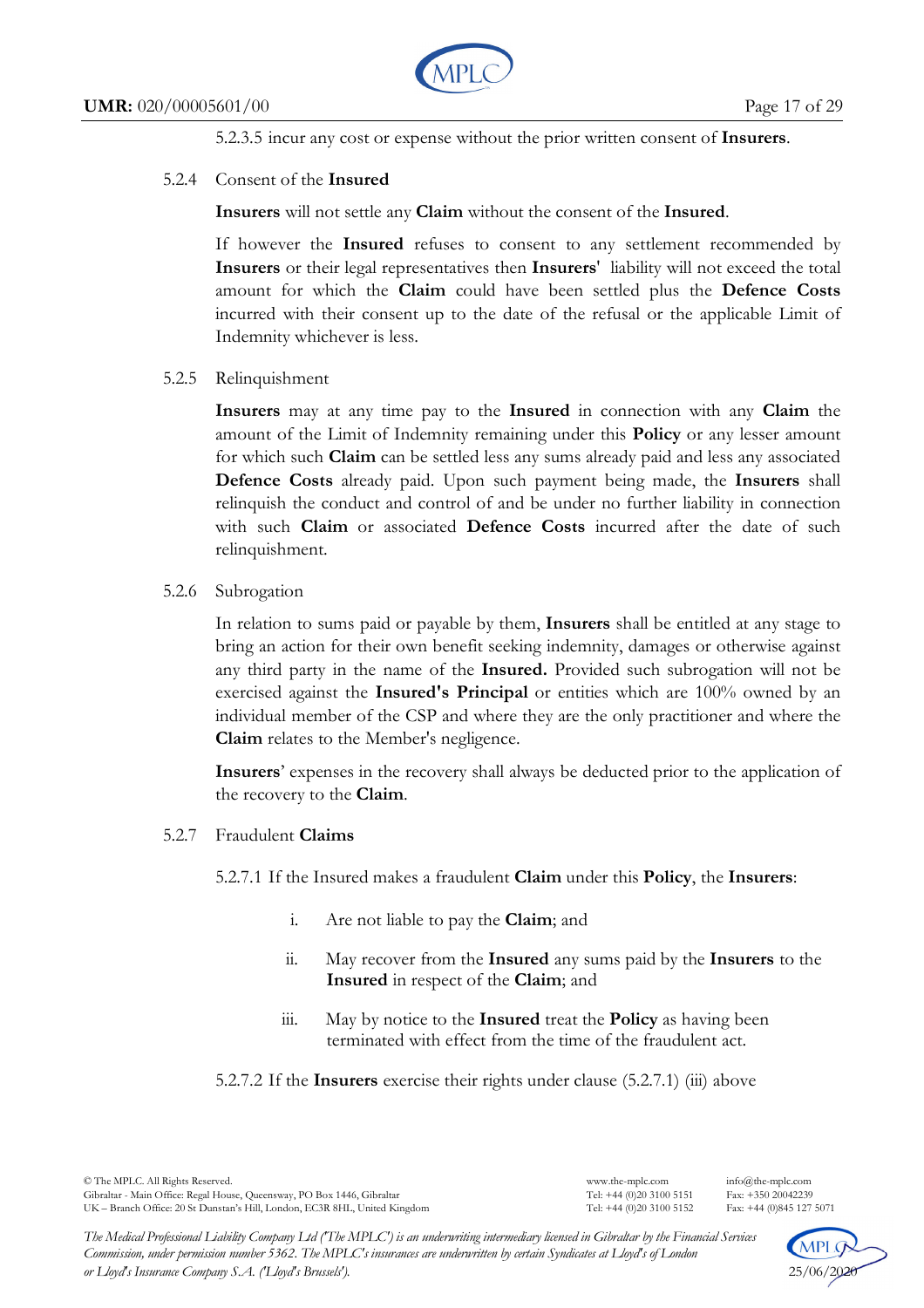

- i. The **Insurers** shall not be liable to the **Insured** in respect of a relevant event occurring after the time of the fraudulent act. A relevant event is whatever gives rise to the **Insurers**' liability under the **Policy** (such as the occurrence of a loss, the making of a **Claim**, or the notification of a potential **Claim**); and,
- ii. The **Insurers** need not return any of the premiums paid.
- 5.2.7.3 If this insurance **Policy** provides cover for any person who is not a party to the **Policy** ("a covered person"), and a fraudulent **Claim** is made under the **Policy** by or on behalf of a covered person, the **Insurers** may exercise the rights set out in clause (5.2.7.1) above as if there were an individual insurance **Policy** between the **Insurers** and the covered person. However, the exercise of any of those rights shall not affect the cover provided under the **Policy** for any other person.

Nothing in these clauses is intended to vary the position under the Insurance Act 2015.

# 5.3 Records

The **Insured** shall at all times:

- 5.3.1 maintain accurate descriptive records of all **Clinical Services** and equipment used in procedures. Such records shall be made available for inspection and use by **Insurers** or their appointed representatives in the investigation or defence of any **Claim** hereunder;
- 5.3.2 retain the records referred to in 5.3.1 above for a period of at least ten (6) years from the date of treatment and, in the case of a minor, for a period of at least ten (6) years after that minor attains majority. Obstetric records must be retained and preserved indefinitely;
- 5.3.3 provide **Insurers** or their appointed representatives with such oral or written information, assistance, signed statements, evidence or depositions as **Insurers** may require;
- 5.4 Licensing of all Professional Practitioners

It is a condition precedent to the **Insured's** right to be indemnified under this policy, that each Student or Associate Member of the CSP shall hold a valid licence to practice Sports Massage, where such licence is legally required and issued by the relevant lawfully established and recognised licensing authority within the territories specified in Item 7 of the schedule.

5.5 Cancellation

**Insurers** may cancel this **Policy** by giving written notice to the **Insured** at the address stated in Item 3 of the Schedule of thirty (30) calendar days before the effective date of cancellation. Premium will be refunded to the **Insured** on a pro rata basis.

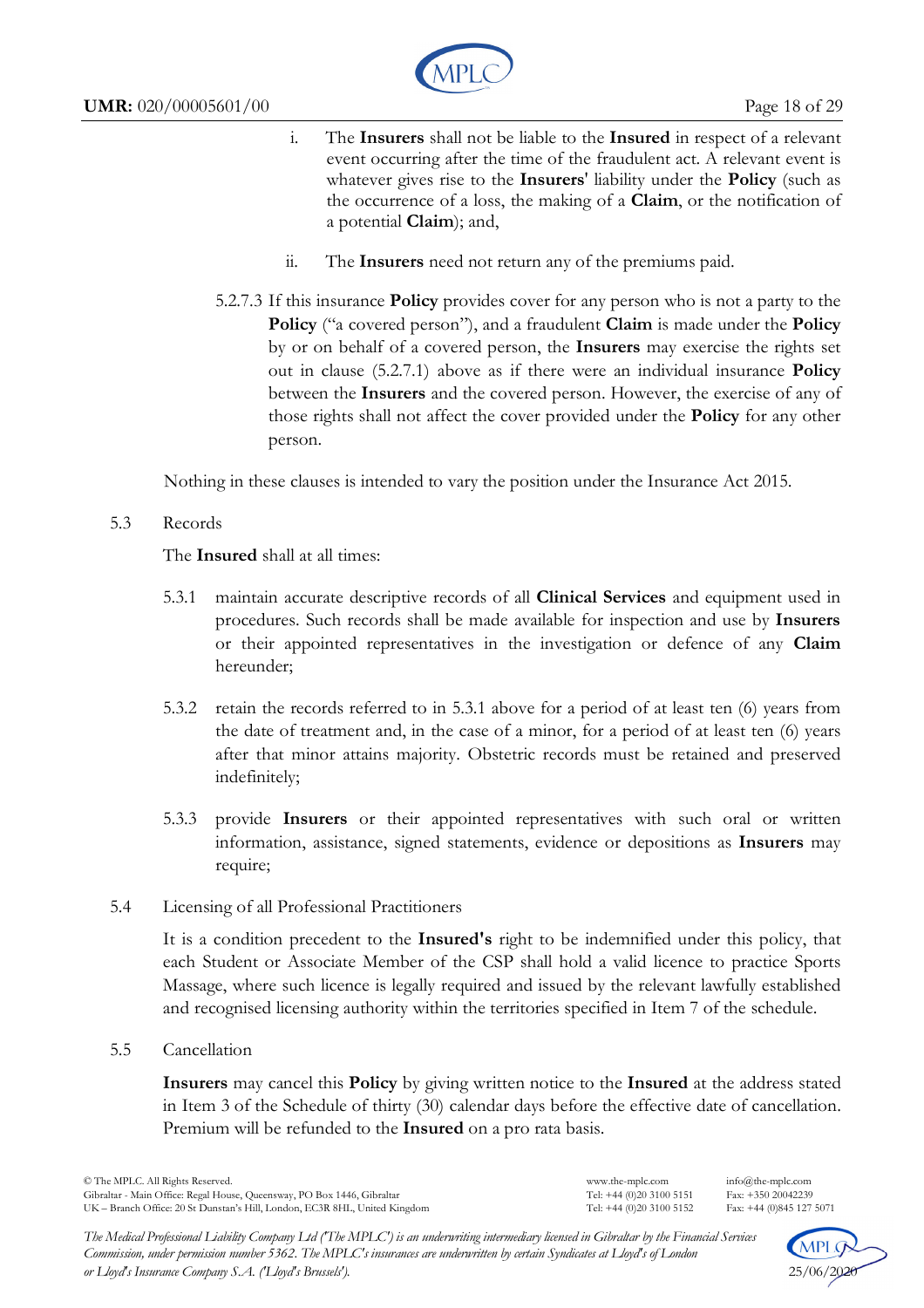

#### **UMR:** 020/00005601/00 Page 19 of 29

If notice is mailed by registered post, proof of mailing will be sufficient evidence of notice being sent, and notice shall be deemed to have been served seven (7) calendar days after dispatch. Notice may also be validly served by email or fax to the **Insured** or the **Insured's** agent or broker. Notice by email will be deemed to have been duly received if within five (5) calendar days a reply, whether in the form of an acknowledgement or otherwise, has been sent to and received by the original sender or a telephone confirmation from a responsible person has been given. Notice by fax will be deemed to have been duly received if the sending machine has printed a valid confirmation of receipt. Notice by fax or email, duly received, will be deemed to have been served five (5) calendar days after the date of sending.

5.6 Premium Payment Warranty

It is warranted that all premiums due to The MPLC Limited under this **Policy** are paid by the premium due dates stated in Item 6 of the Schedule. Non-receipt by The MPLC Limited of such premiums by midnight of the respective premium due date shall discharge **Insurers**' liability from the time of the breach of warranty, regardless of whether the breach is subsequently remedied. Section 10 of the Insurance Act 2015 shall not apply to this Premium Payment Warranty

5.7 **Policy** Jurisdiction and Applicable Law

This **Policy** is governed by and should be construed in accordance with the law of the country specified in Item 12 of the Schedule.

Any dispute between the **Insurers** and the **Insured** concerning this **Policy**, its validity, existence or termination or relating to the interpretation of the terms, conditions, limitations and/or exclusions contained herein shall be determined in accordance with the law of the country specified at Item 12 of the Schedule. The parties agree to submit to the exclusive jurisdiction of any court of competent jurisdiction within that country and to comply with all requirements necessary to give such court jurisdiction.

### 621MILMPLC00218 (Amended)

© 2001-2016 The Medical Professional Liability Company Limited.

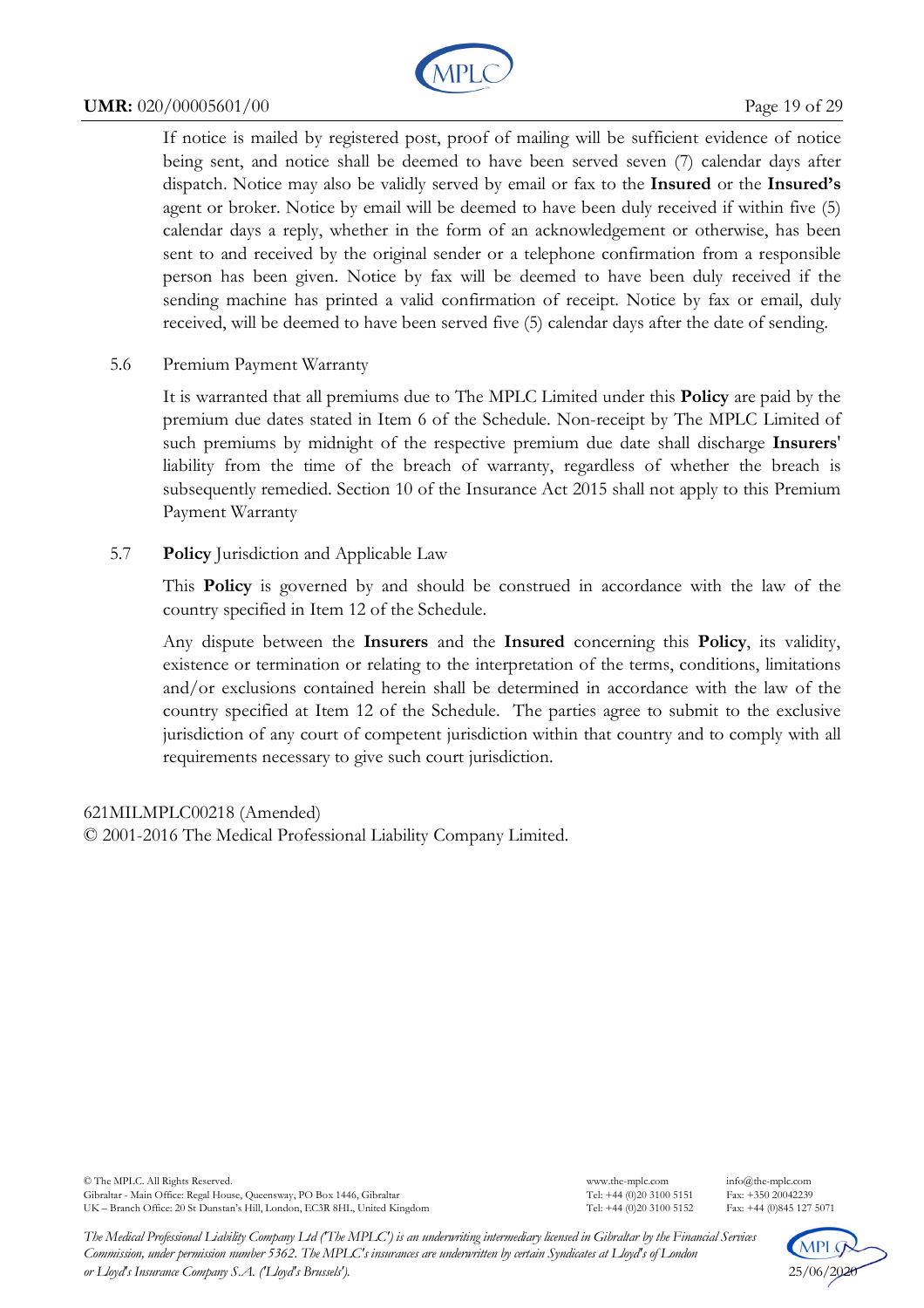**UMR:** 020/00005601/00 Page 20 of 29





# Extension – Loss of Documents

This **Policy** is amended to also indemnify the **Insured** for sums which the **Insured** shall become legally liable to pay as **Compensatory Damages** resulting from any **Claims** for loss of any of the following documents

- 1. Patient medical records.
- 2. Documents (other than documents which have monetary value) entrusted to the **Insured** in the course of the provision of the **Insured's Clinical Services** by any patient, including deeds, wills, plans, letters and certificates.

The **Insurers** will also indemnify the **Insured** for the costs incurred by the **Insured** with the **Insurers**' prior written approval in restoring or replacing any of the documents referred to in 1 and 2 above or;

3. The **Insured's** own administrative and accounting records (other than patient medical records) which have been lost.

In this Extension the terms 'loss' and 'lost' shall refer to the irrevocable loss, damage, theft or destruction of documents which after diligent search by the **Insured** cannot be found. Documents having monetary value shall be understood to mean tickets, bills, bank-notes, negotiable instruments, bearer bonds, travellers' cheques and the like.

The **Insurers** shall not be liable for any **Claim** or **Defence Costs** arising from:

- 1. Libel or Slander.
- 2. Any infringement of the UK Data Protection Act 2018 and the General Data Protection Regulation 2016/679 ("Data Protection Law") and Data Protection Act 1998, other legislation derivative of EU Directive 95/46/EC of 24th October 1995 or similar legislation in any country.
- 3. Breach of professional confidentiality.

Sub-Limit of Indemnity:

The **Insurers** shall not be liable under this **Policy** to pay more than GBP 250,000.00 Limit of Liability in respect of each Student and Associate Member in the aggregate in respect of all **Claims** arising and notified under this **Policy Period** in respect of any and all **Claims** or costs arising directly or indirectly from or in any way connected with loss of documents referred to in 1, 2 or 3 above.



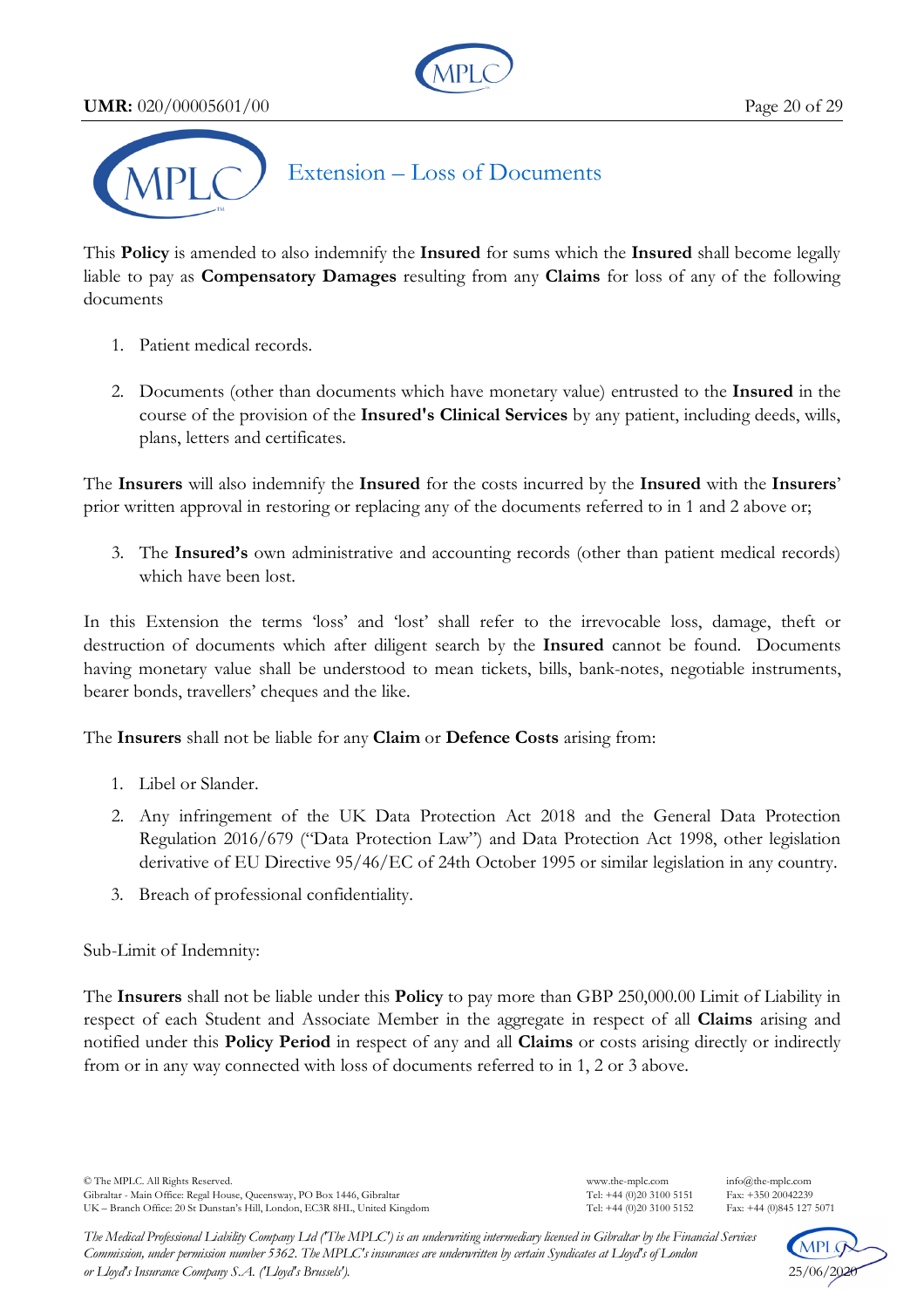

#### **UMR:** 020/00005601/00 Page 21 of 29

Unless otherwise specified in the **Policy**, the above limit shall be inclusive of all **Defence Costs**, provided always that this endorsement will not operate to increase any aggregate Limit of Indemnity already stated in the **Policy**.

The Limit of Indemnity of the **Insurers** shall be in excess of the amount stated in Item 5 of the Schedule as the **Excess** in respect of each and every **Claim**.

# **ALL OTHER TERMS, CONDITIONS AND EXCLUSIONS REMAIN UNCHANGED.**

621MILMPLC00019B © 2001-2016 The Medical Professional Liability Company Limited.

© The MPLC. All Rights Reserved. www.the-mplc.com info@the-mplc.com Gibraltar - Main Office: Regal House, Queensway, PO Box 1446, Gibraltar Tel: +44 (0)20 3100 5151 Fax: +350 20042239<br>UK – Branch Office: 20 St Dunstan's Hill, London, EC3R 8HL, United Kingdom Tel: +44 (0)20 3100 5152 Fax: + UK – Branch Office: 20 St Dunstan's Hill, London, EC3R 8HL, United Kingdom

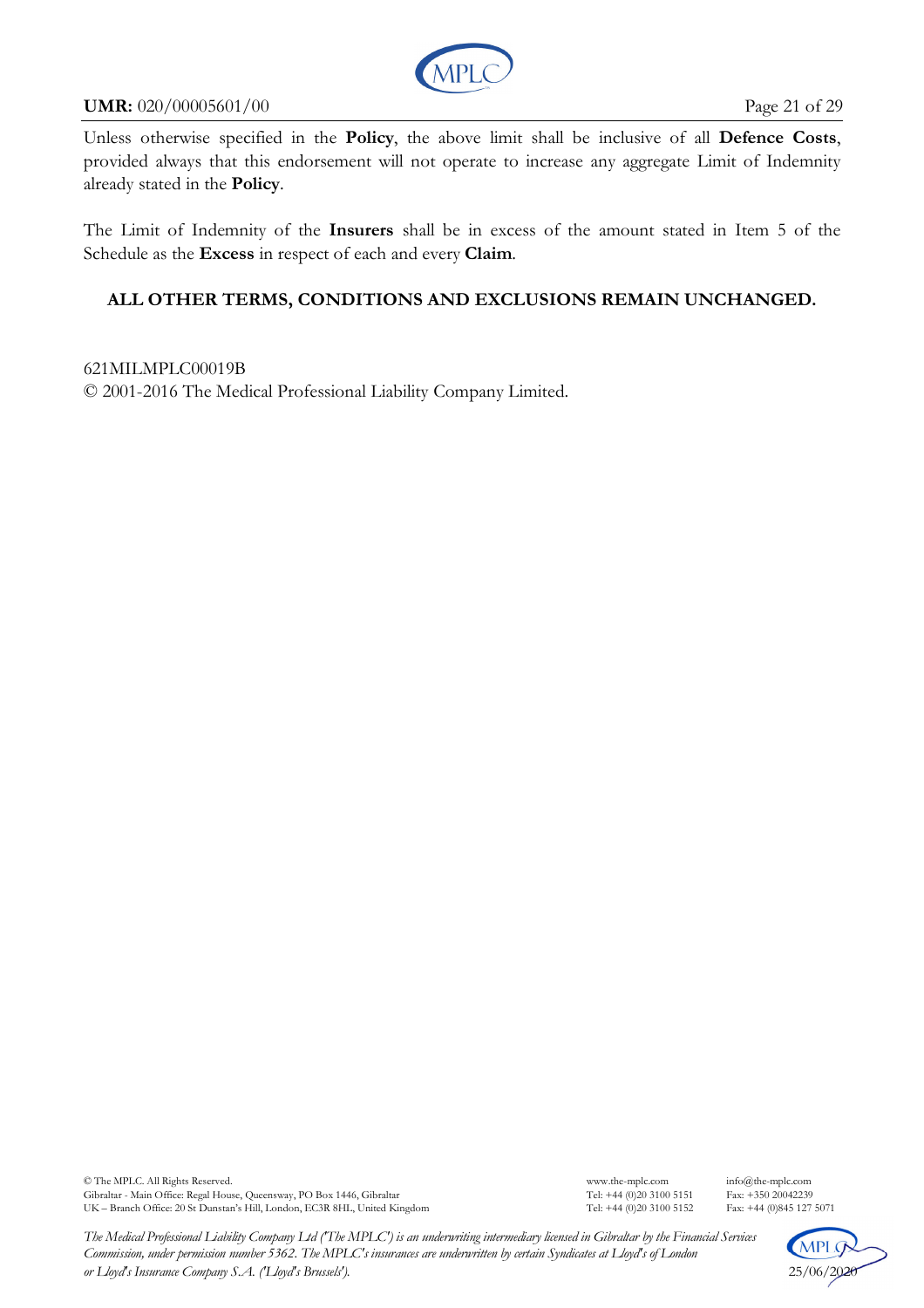**UMR:** 020/00005601/00 Page 22 of 29





Extension – Breach of Professional Confidentiality

This **Policy** is amended to also indemnify the **Insured** for sums which the **Insured** shall become legally liable to pay as **Compensatory Damages** resulting from any **Claims** for **Breach of Professional Confidentiality**.

For the purposes of this extension **Breach of Professional Confidentiality** shall mean

*"information known to the* **Insured** *by virtue of their relationship with a patient in accordance with the provision of the* **Insured's Clinical Services** *which should not be disclosed to third parties without the patients prior consent".* 

In the event of a **Claim**, the **Insured** shall, if requested to do so by **Insurers**, issue an apology and expression of regret, the form and content of which are to be approved by **Insurers**. **Insurers** shall not be liable to further defend or indemnify the **Insured** if the **Insured** refuses to issue such an apology and expression of regret or fails to issue it within the time frame specified by the **Insurers**.

The **Insurers** shall not be liable for any **Claim** or **Defence Costs** arising from

- 1. Libel or Slander.
- 2. Any infringement of the UK Data Protection Act 2018 and the General Data Protection Regulation 2016/679 ("Data Protection Law") and Data Protection Act 1998, other legislation derivative of EU Directive 95/46/EC of 24th October 1995 or similar legislation in any country.
- 3. Loss of documents entrusted to the **Insured** in a professional capacity.

Sub-Limit of Indemnity:

The **Insurers** shall not be liable under this **Policy** to pay more than GBP 250,000.00 Limit of Liability in respect of each Student and Associate Member in the aggregate in respect of all **Claims** arising and notified under this **Policy Period** in respect of any and all **Claims** arising directly or indirectly from or in any way connected with breach of confidentiality.

Unless otherwise specified in the **Policy**, the above limit shall be inclusive of all **Defence Costs**, provided always that this endorsement will not operate to increase any aggregate Limit of Indemnity already stated in the **Policy**.

The Limit of Indemnity of the **Insurers** shall be in excess of the amount stated in Item 5 of the Schedule as the **Excess** in respect of each and every **Claim**.

# **ALL OTHER TERMS, CONDITIONS AND EXCLUSIONS REMAIN UNCHANGED.**

# 621MILMPLC00020B

© 2001-2016 The Medical Professional Liability Company Limited.

© The MPLC. All Rights Reserved. www.the-mplc.com info@the-mplc.com Gibraltar - Main Office: Regal House, Queensway, PO Box 1446, Gibraltar Tel: +44 (0)20 3100 5151 Fax: +350 20042239<br>UK – Branch Office: 20 St Dunstan's Hill, London, EC3R 8HL, United Kingdom Tel: +44 (0)20 3100 5152 Fax: + UK – Branch Office: 20 St Dunstan's Hill, London, EC3R 8HL, United Kingdom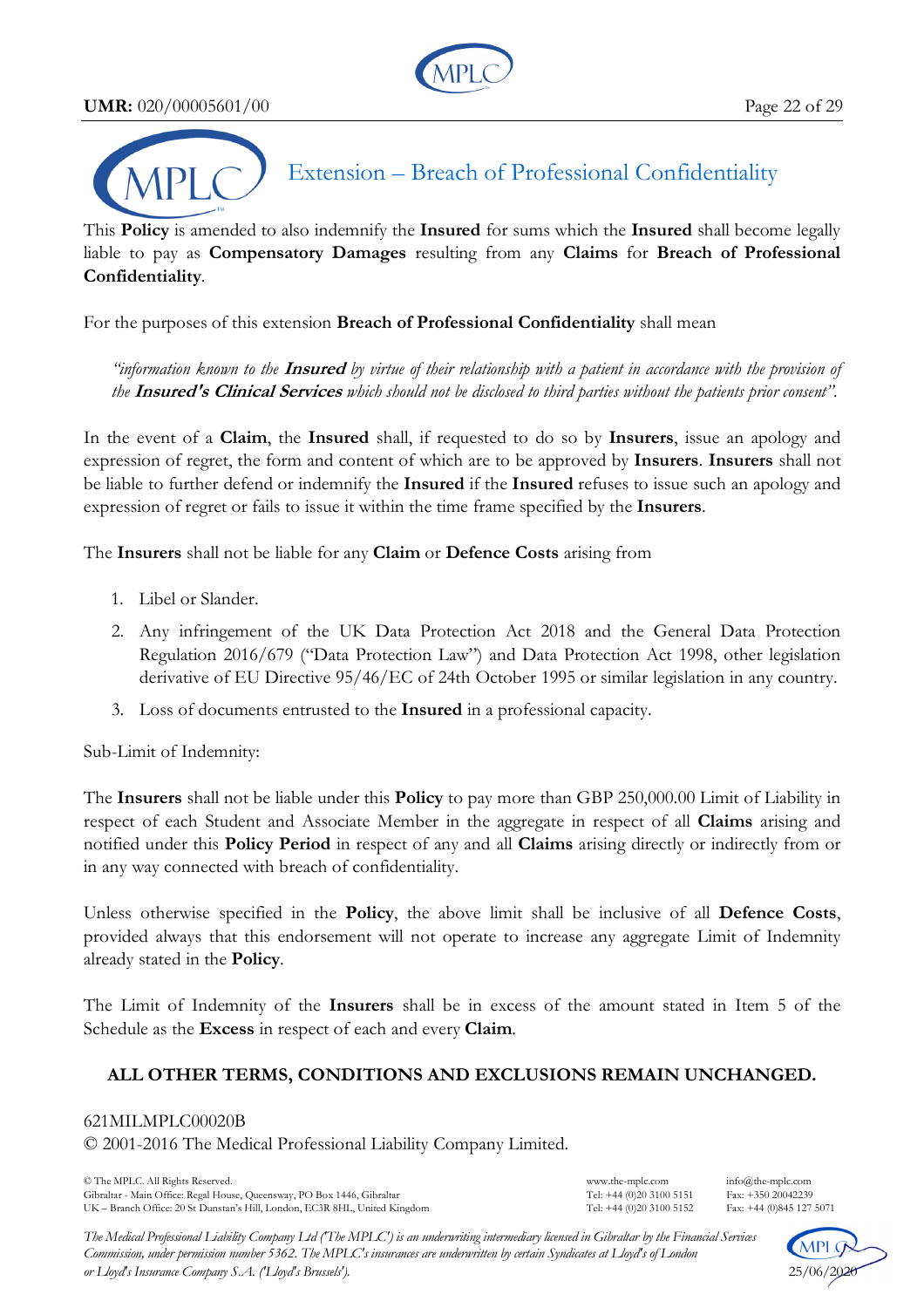**UMR:** 020/00005601/00 Page 23 of 29





# Extension – Libel and Slander

This **Policy** is amended to also indemnify the **Insured** for sums which the **Insured** shall become legally liable to pay as **Compensatory Damages** resulting from any **Claims** for **Libel or Slander** committed without animosity.

For the purposes of this Extension **Libel or Slander** shall be defined as follows:

*"A false statement made by words, pictures, visual images, gestures or other methods of signifying meaning which lower a person in the estimation of right thinking members of society generally or cause him to be shunned or avoided or to expose him to hatred, contempt or ridicule, or to disparage him in his office, profession, calling, trade or business".* 

In the event of a **Claim**, the **Insured** shall, if requested to do so by **Insurers**, issue an apology and expression of regret, the form and content of which are to be approved by **Insurers**. **Insurers** shall not be liable to further defend or indemnify the **Insured** if the **Insured** refuses to issue such an apology and expression of regret or fails to issue it within the time frame specified by the **Insurers**.

The **Insurers** shall not be liable for any **Claim** or **Defence Costs** arising from:

- 1. The publication by or on behalf of the **Insured** of any journal or magazine;
- 2. Or any communication or contribution to the press or media, unless previously vetted and approved by a solicitor or lawyer.
- 3. **Libel or Slander** committed or alleged to have been committed against professional adversaries or business competitors.
- 4. Any infringement of the UK Data Protection Act 2018 and the General Data Protection Regulation 2016/679 ("Data Protection Law") and Data Protection Act 1998, other legislation derivative of EU Directive 95/46/EC of 24th October 1995 or similar legislation in any country.

Sub-Limit of Indemnity:

The **Insurers** shall not be liable under this Extension to pay more than GBP 250,000.00 Limit of Liability in respect of each Student and Associate Member in the aggregate in respect of all **Claims** arising and notified under this **Policy Period** in respect of any and all **Claims** arising directly or indirectly from or in any way connected with **Libel or Slander**.

Unless otherwise specified in the **Policy**, the above limit shall be inclusive of all **Defence Costs**, provided always that this endorsement will not operate to increase any aggregate Limit of Indemnity already stated in the **Policy**.

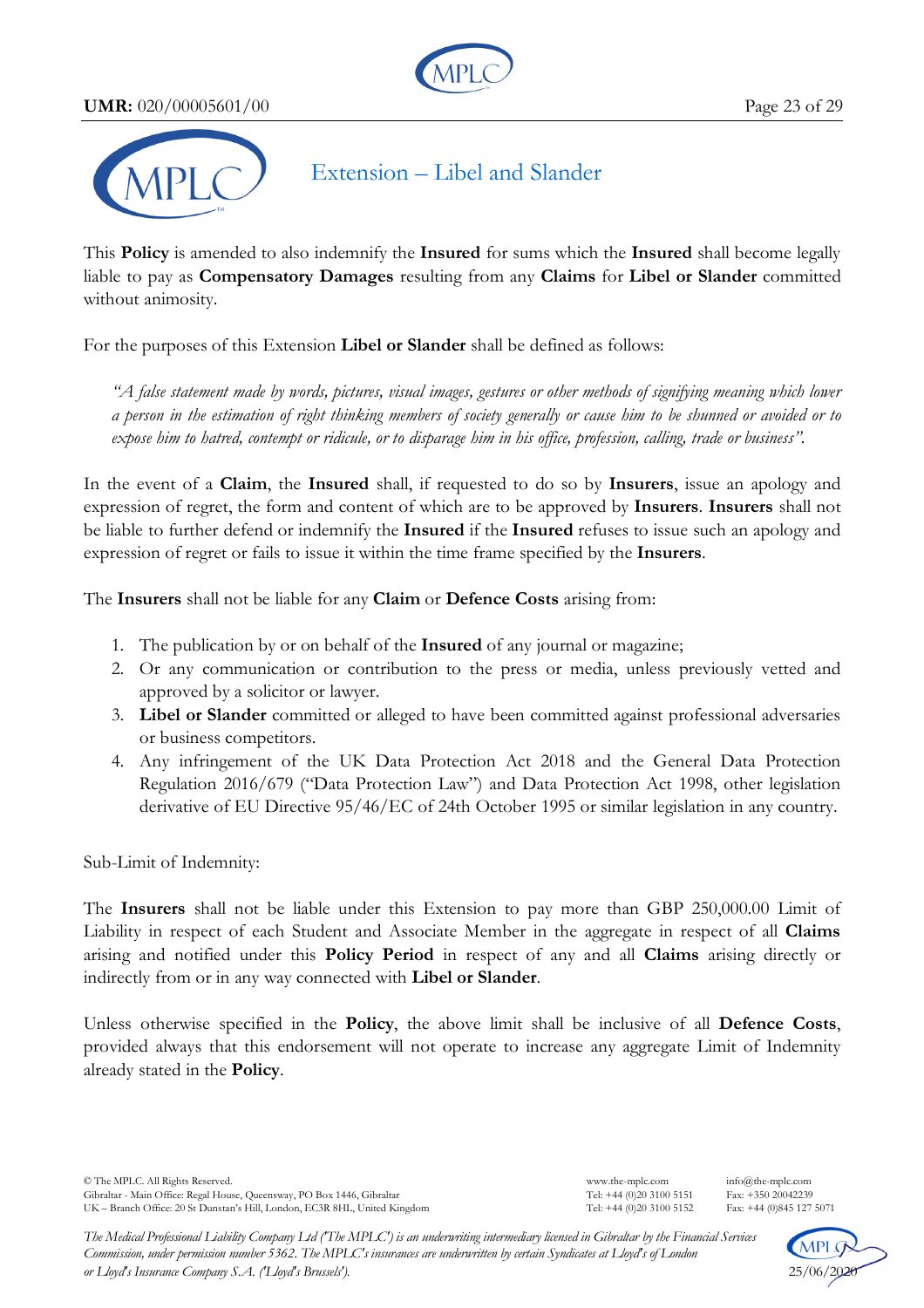

#### **UMR:** 020/00005601/00 Page 24 of 29

The Limit of Indemnity of the **Insurers** shall be in excess of the amount stated in Item 5 of the Schedule as the **Excess** in respect of each and every **Claim**.

# **ALL OTHER TERMS, CONDITIONS AND EXCLUSIONS REMAIN UNCHANGED.**

621MILMPLC00022B (Amended)

© 2001-2016 The Medical Professional Liability Company Limited.

© The MPLC. All Rights Reserved. www.the-mplc.com info@the-mplc.com Gibraltar - Main Office: Regal House, Queensway, PO Box 1446, Gibraltar Tel: +44 (0)20 3100 5151 Fax: +350 20042239<br>UK – Branch Office: 20 St Dunstan's Hill, London, EC3R 8HL, United Kingdom Tel: +44 (0)20 3100 5152 Fax: + UK – Branch Office: 20 St Dunstan's Hill, London, EC3R 8HL, United Kingdom

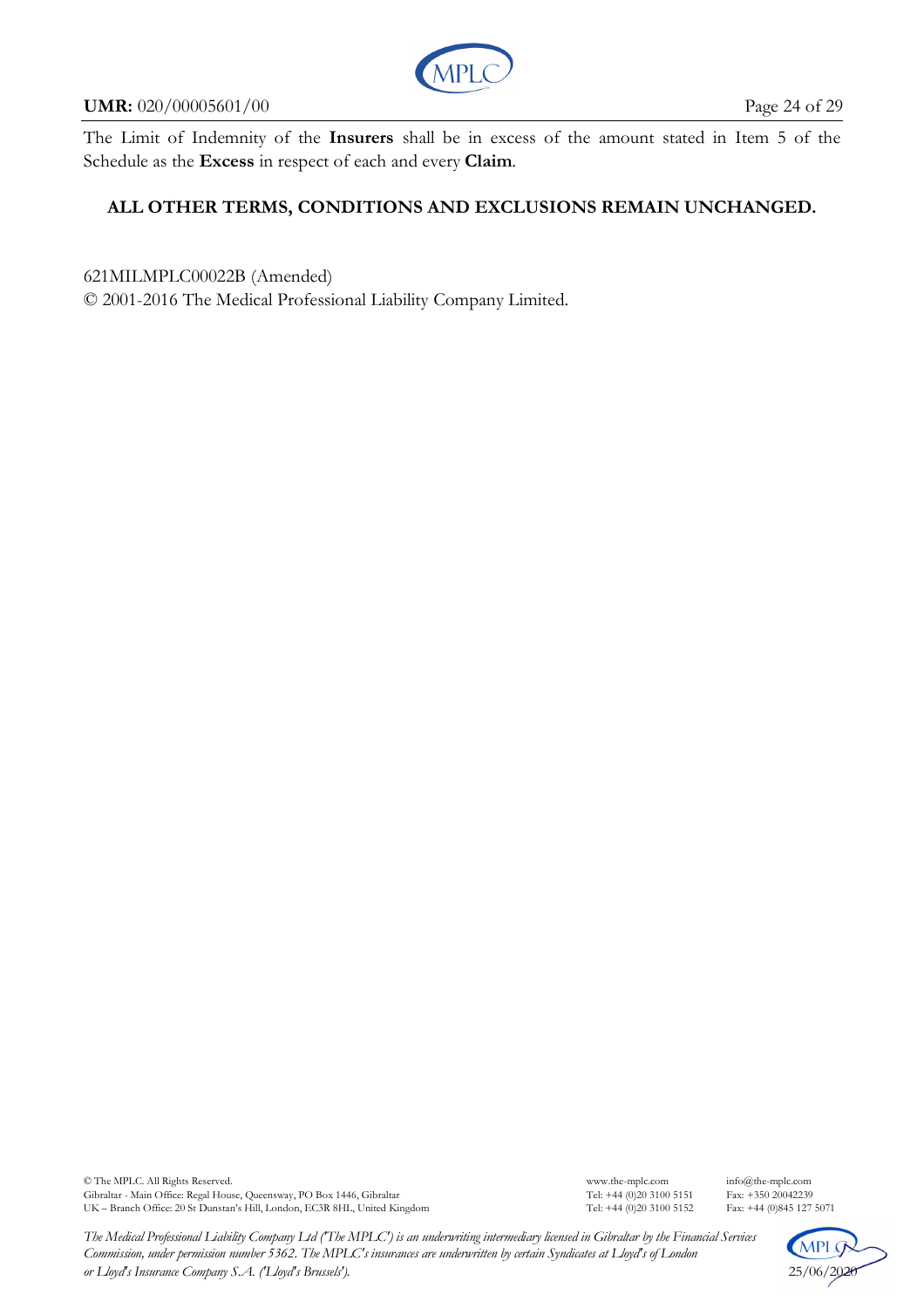**UMR:** 020/00005601/00 Page 25 of 29





# Extension – Pure Economic Loss

This **Policy** is amended to also indemnify the **Insured** for sums which the **Insured** shall become legally liable to pay as **Compensatory Damages** resulting from any **Claims** for pure economic loss not associated with any death, bodily injury, mental injury, illness or disease of or to any person or loss of or damage to tangible property of any person caused by a negligent act, error or omission resulting from or associated with the provision of **Clinical Services** by the **Insured**.

This Extension is subject to all the terms, Conditions and Exclusions of the **Policy** insofar as they can apply, subject to any modification by any extension and **Insurers** shall not be liable for any **Claim** or **Defence Costs**:

- 1. Directly or indirectly caused by or arising out of or in any way connected with loss of documents, defamation or breach of confidentiality.
- 2. Directly or indirectly caused by or arising out of or in any way connected with infringement of copyright, design or trademark or passing off.
- 3. Directly or indirectly caused by or arising out of or in any way connected with any infringement of the UK Data Protection Act 2018 and the General Data Protection Regulation 2016/679 ("Data Protection Law") and Data Protection Act 1998, other legislation derivative of EU Directive 95/46/EC of 24th October 1995 or similar legislation in any country.
- 4. Directly or indirectly caused by or arising out of or in any way connected with financial default or insolvency, fraud or dishonesty or the misuse or misappropriation of funds of or by the **Insured**.
- 5. Directly or indirectly caused by or arising out of or in any way connected with breach of any antitrust or monopoly legislation.
- 6. Directly or indirectly caused by or arising out of or in any way connected with liability assumed under any contract entered into by or on behalf of the **Insured** unless such liability would have attached in the absence of such contract.
- 7. Directly or indirectly caused by or arising out of or in any way connected with breach of contract by the **Insured** unless the **Insured** can prove that the breach was the direct result of circumstances outside the **Insured's** control.
- 8. Made by any parent, subsidiary or associated or affiliated company of the **Insured** unless the **Claim** emanates from an independent third party.
- 9. Made by any **Insured** or by **Medical or Dental Practitioners**.
- 10. Made by any person or entity who has a **Claim** against the **Insured** by virtue of any right or interest to or in the **Insured**.

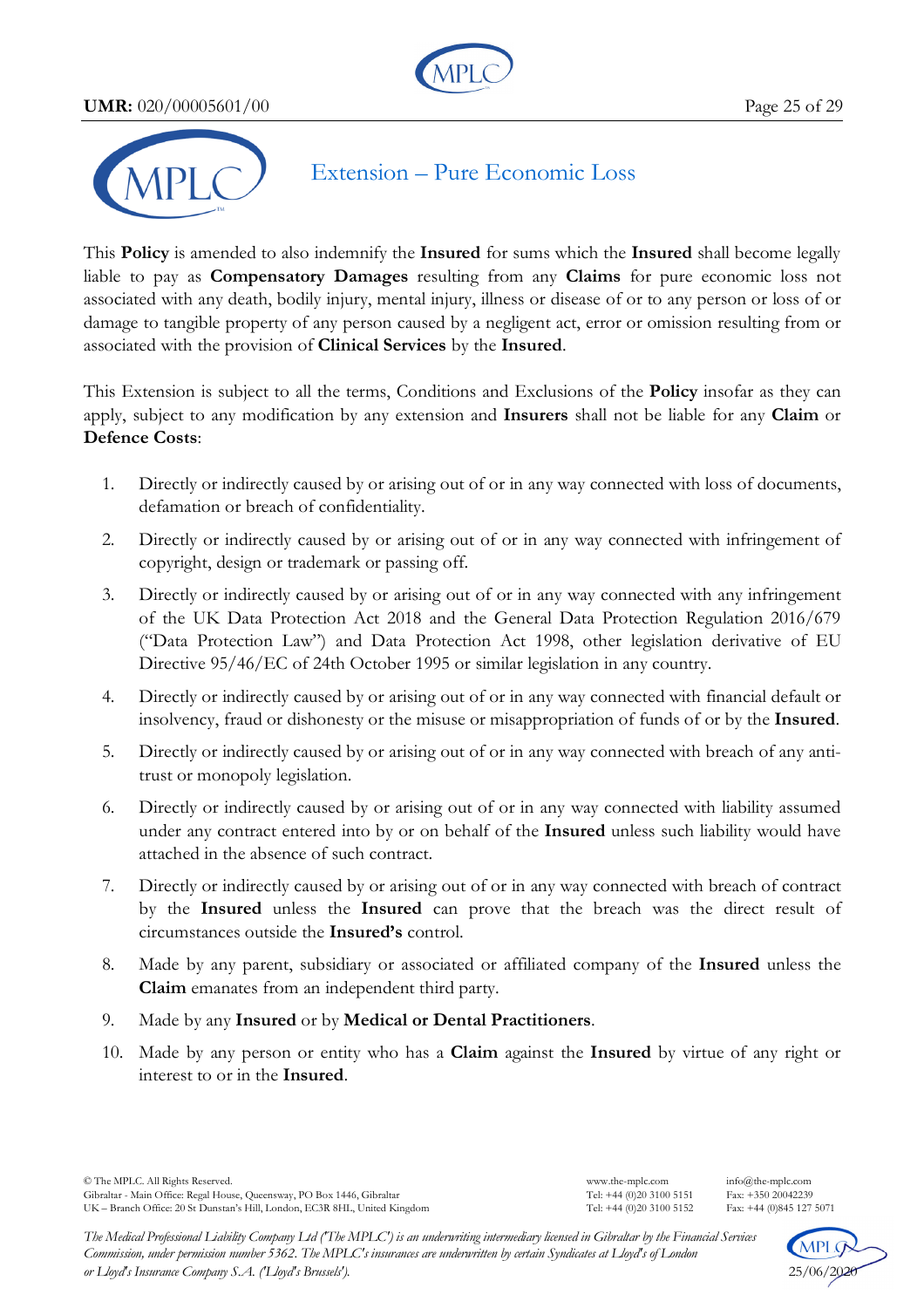

## **UMR:** 020/00005601/00 Page 26 of 29

Sub-Limit of Indemnity:

The **Insurers** shall not be liable under this extension to pay more than GBP 5,000,000.00 Limit of Liability in the aggregate in respect of all **Claims** arising and notified under this **Policy Period** in respect of any and all **Claim**s arising directly or indirectly from or in any way connected with pure economic loss.

Unless otherwise specified in the **Policy**, the above limit shall be inclusive of all **Defence Costs**, provided always that this endorsement will not operate to increase any aggregate Limit of Indemnity already stated in the **Policy**.

The Limit of Indemnity of the **Insurers** shall be in excess of the amount stated in Item 5 of the Schedule as the **Excess** in respect of each and every **Claim**.

# **ALL OTHER TERMS, CONDITIONS AND EXCLUSIONS REMAIN UNCHANGED.**

621MILMPLC00023B © 2001-2016 The Medical Professional Liability Company Limited.

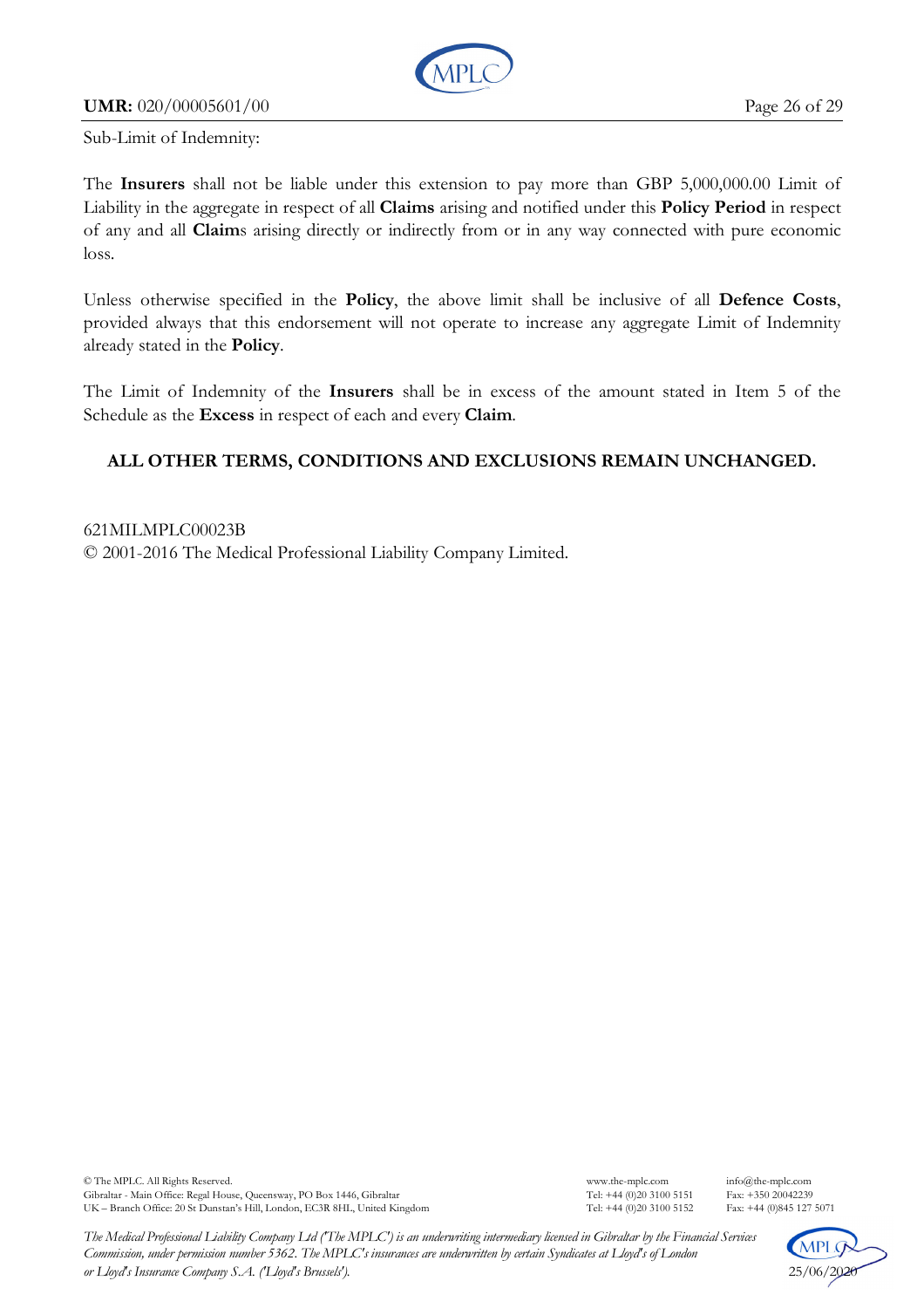**UMR:** 020/00005601/00 Page 27 of 29





Special Extension – Products Liability

#### **Insuring clause**

Notwithstanding the provisions of Exclusion 4.7, **Insurers** agree, subject to the terms, conditions and exclusions contained herein to indemnify the **Insured** in excess of the sum specified in the Schedule as the **Excess** for sums which the **Insured** shall become legally liable to pay as **Compensatory Damages** in accordance with the laws of the country specified in Item 11 of the Schedule resulting from any **Claims** made against the **Insured** and notified to **Insurers** during the **Policy Period** arising in respect of the **Insured**'s liability for death, bodily injury, mental injury, illness or disease of or to any patient of the **Insured** caused by any actual or alleged negligent act, negligent error or negligent omission committed by the **Insured** which arises from the **Supply** of **Product**s to such patient of the **Insured**.

### **Definition**

For the purposes of this extension, "**Product**s" shall mean:

"any solid, liquid, or gaseous substance or device or component part thereof, manufactured, constructed, altered, repackaged, repaired, serviced, treated, administered, sold, supplied or distributed by or on behalf of the **Insured**, and no longer in the possession of or under the control of the **Insured**."

For the purposes of this extension, "**Supply**" shall mean:

"**Supply** in the provision of **Clinical Services** or the performance of **Good Samaritan Acts** and includes **Supply** (including re-supply) by way of sale, exchange, lease, hire, hire purchase or distribution but does not include the manufacture, construction, administration, alteration, repackaging, repair, servicing, or use, of any other **Product**s associated with or in the course of the **Supply** of those **Products**, which are not also supplied."

For the purposes of this extension, "**technical or administrative staff**" shall mean;

"any person included within the definition of the **Insured**, per clause 3.8. who does not have any direct patient contact or provide direct patient care."

The **Insurers** shall also not be liable for any **Claim** or **Defence Costs**

1. directly or indirectly caused by or arising out of or in any way connected with damage to any Product or part thereof; but this exclusion shall not apply to consequent injury or damage,



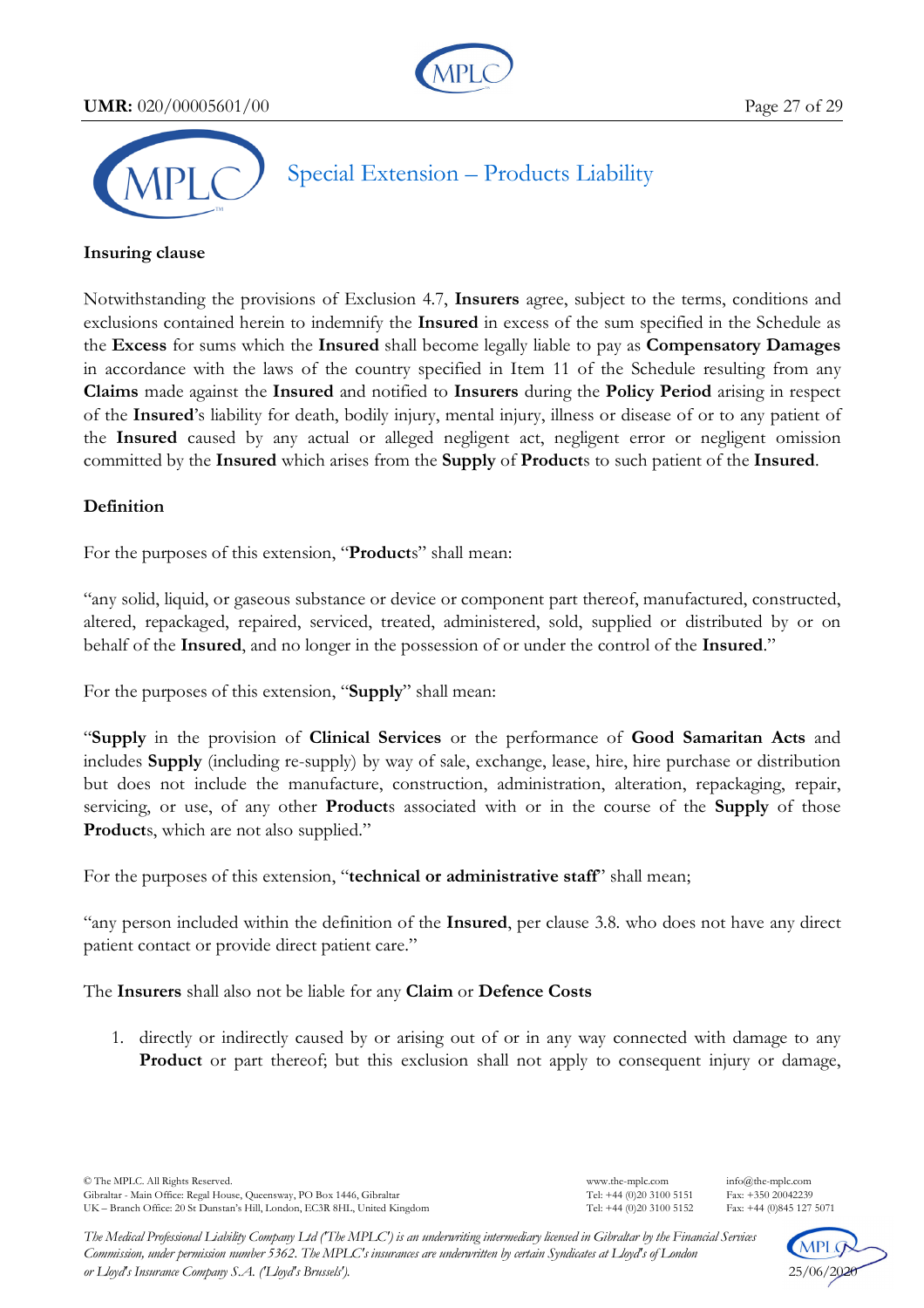

#### **UMR:**  $020/00005601/00$  Page 28 of 29

- 2. directly or indirectly caused by or arising out of or in any way connected with the costs incurred in the repair, reconditioning, modification or replacement of any **Product** or part thereof including any economic loss consequent upon the necessity for repairing, reconditioning, modifying or replacing such **Product**,
- 3. directly or indirectly caused by or arising out of or in any way connected with the recall of any **Product** or part thereof,
- 4. directly or indirectly caused by or arising out of or in any way connected with any **Product** or part thereof which the **Insured** knows or ought to know is intended to be incorporated into the structure, machinery or controls of any aircraft or spacecraft,
- 5. directly or indirectly caused by or arising out of or in any way connected with any **Product** which is sold, distributed or provided outside of the territory listed in item 5 of the Schedule.
- 6. directly or indirectly caused by or arising out of or in any way connected with the failure of the **Insured**'s **technical or administrative staff** to take all reasonable precautions to prevent injury and damage.

### **Sub-Limit of Indemnity**

The **Insurers** shall not be liable under this policy to pay more than GBP 5,000,000.00 Limit of Liability in respect of each Student and Associate Member in the aggregate in respect of all **Claim**s arising under this **Policy Period** in respect of any and all **Claim**s arising and notified under this **Policy Period** in respect of any and all **Claim**s arising directly or indirectly from or in any way connected with this Extension.

Unless otherwise specified in the policy, the above limit shall be inclusive of all **Defence Costs**, provided always that this endorsement will not operate to increase any aggregate Limit of Indemnity stated in the policy.

The Limit of Indemnity of the **Insurers** shall be in excess of the amount stated in Item 5 of the Schedule as the **Excess** in respect of each and every **Claim**.

# **ALL OTHER TERMS, CONDITIONS AND EXCLUSIONS REMAIN UNCHANGED.**

621MILMPLC00042A © 2007-2009 The Medical Professional Liability Company Limited.

© The MPLC. All Rights Reserved. www.the-mplc.com info@the-mplc.com Gibraltar - Main Office: Regal House, Queensway, PO Box 1446, Gibraltar Tel: +44 (0)20 3100 5151 Fax: +350 20042239<br>UK – Branch Office: 20 St Dunstan's Hill, London, EC3R 8HL, United Kingdom Tel: +44 (0)20 3100 5152 Fax: + UK – Branch Office: 20 St Dunstan's Hill, London, EC3R 8HL, United Kingdom

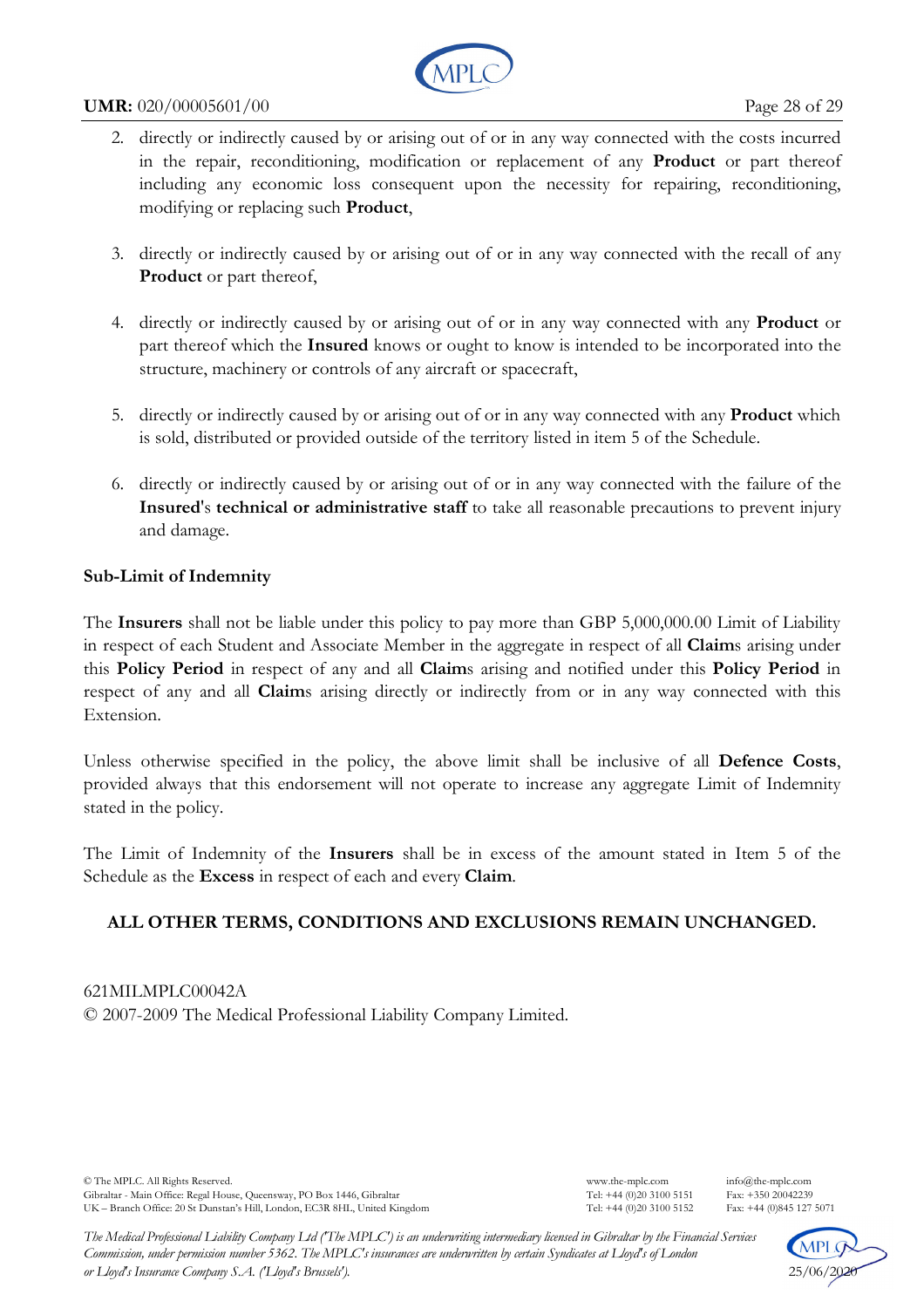**UMR:** 020/00005601/00 Page 29 of 29

# **Schedule 'A'**

As held on file with the CSP

**MPI** 



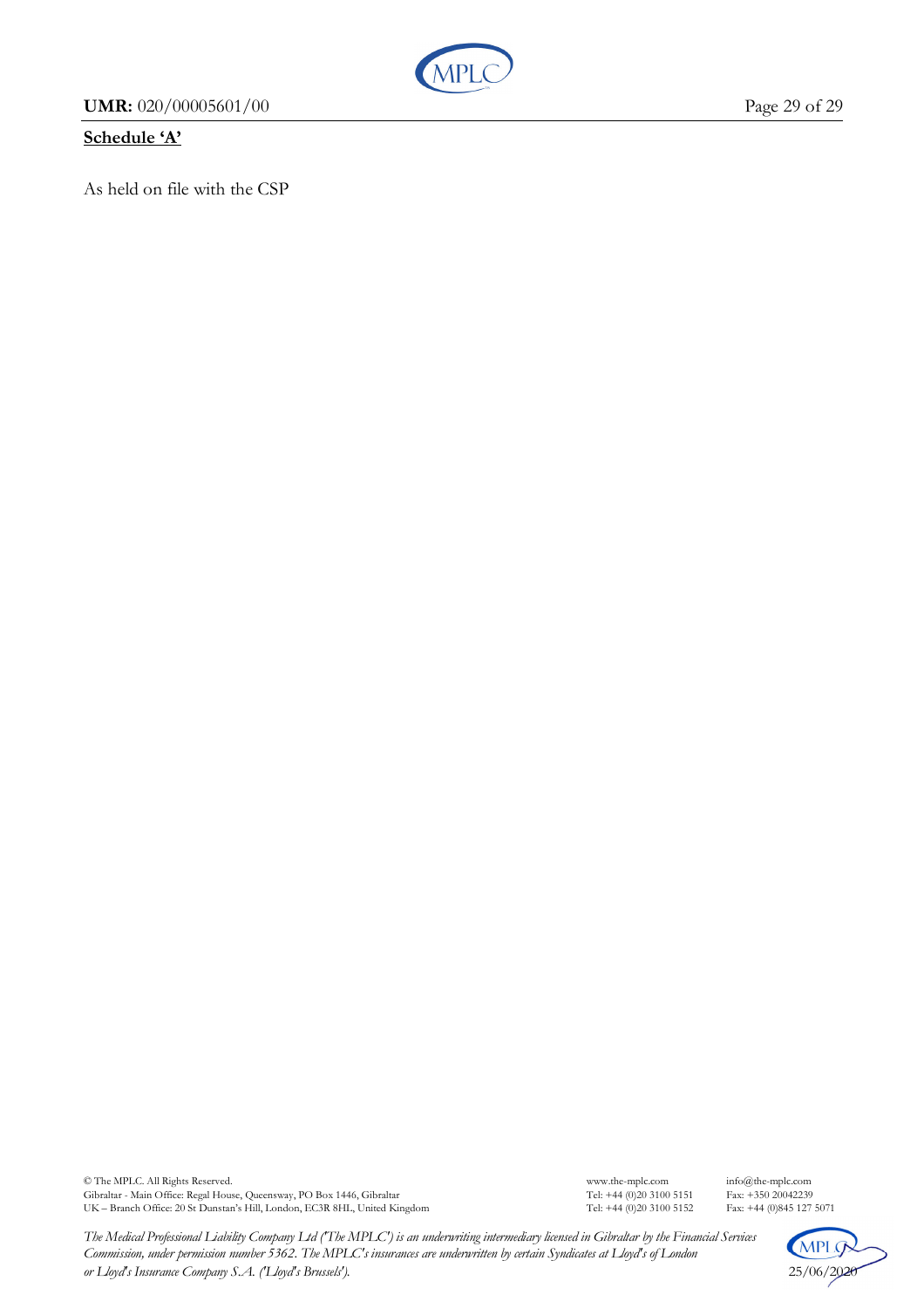Territories:



# **ENDORSEMENTS**

#### **1. It is hereby understood and agreed that:**

1.1. ITEM 6 of the Schedule is as follows:

| .        |                                                |  |  |  |
|----------|------------------------------------------------|--|--|--|
| Premium: | As held on file with the CSP                   |  |  |  |
|          | Premium Due Date: As held on file with the CSP |  |  |  |

### 1.2. ITEM 7 of the Schedule is as follows:

Great Britain, Northern Ireland, Channel Islands, Isle of Man, the Republic of Ireland and elsewhere in the World for periods not exceeding 180 days in any 12 month period. Cover outside of Great Britain, Northern Ireland, Channel Islands, Isle of Man and Republic of Ireland shall only be provided hereunder if the Student or Associate Members:-

- a. Is ordinarily or temporarily resident in Great Britain, Northern Ireland, Channel Islands, Isle of Man. For Student or Associate Members who are temporarily resident in Great Britain, Northern Ireland, Channel Islands, Isle of Man, no cover shall be provided hereunder for any **Clinical Services** which are provided within their own country of domicile, except Student or Associate members undertaking a formal Sports Massage course in the United Kingdom, and undertaking a formal elective placement in their home country.
- b. Does not provide **Clinical Services** in Australia, other than when visiting with individual British based clients, British based teams, British based Athletes or British based entities which retain CSP members for the provision of **Clinical Services**, for their own needs. It is understood and agreed that for the avoidance of doubt such British based organisations may include other nationals.
- c. Does not provide any **Clinical Services** to any USA or Canadian nationals in the USA or Canada.
- d. It is understood and agreed that there is no cover for any **Claims** brought within the USA or Canada regardless of the nationality of the patient and regardless of where in the world they were treated.
- e. It is further understood and agreed that the 180 day restriction shall not apply to any member deployed overseas for and on behalf of the U.K. Ministry of Defence nor to any dependent of such member for **Clinical Services** provided to U.K. Nationals only on Ministry of Defence Sovereign Bases.

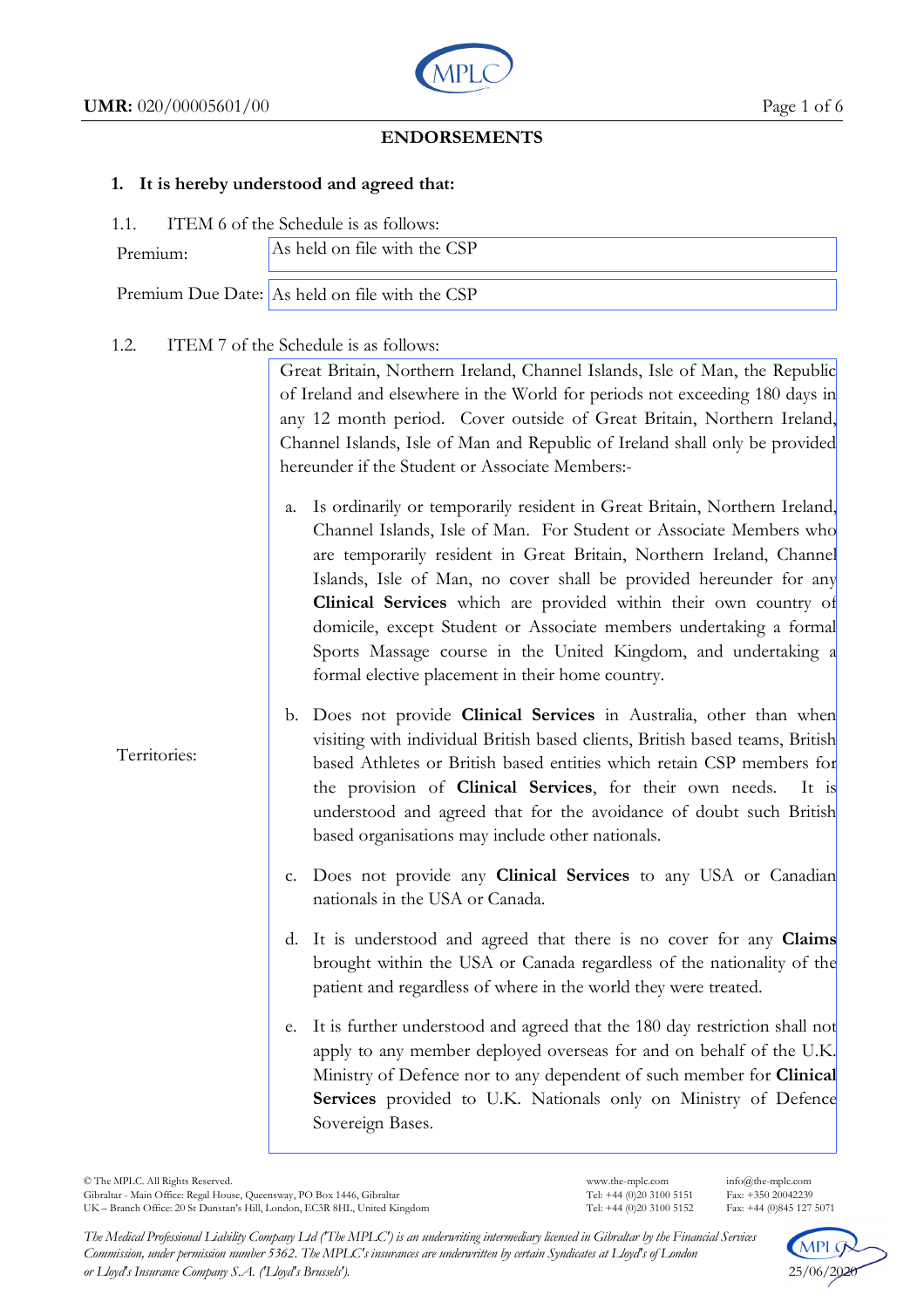

- 1.3. Cover is afforded solely to individual Student or Associate Members of the Chartered Society of Physiotherapy listed in Schedule 'A'
- 1.4. Demonstration & Tuition

The term "patient" shall be deemed to include any person who is acting as a patient for demonstration and /or tuition purposes.

1.5. Employees & Vicarious Liability

 Insurers shall not be liable for any **Claim** or **Defence Costs** directly or indirectly caused by or arising out of or in any way connected with any **Insured** who employs or engages a practicing Physiotherapist who is not a Member of the CSP.

 Cover shall be provided hereunder for the vicarious liability of an **Insured** which arises from the negligent acts of an employee, self-employed person, sub-contractor, student, volunteer or associate employed, engaged or for whom they are otherwise legally responsible. However, cover under this extension shall be only provided if:

- 1.5.1. any **Claim** falls within the scope of physiotherapy practice, and
- 1.5.2. all qualified physiotherapists retain full CSP membership in their own name.

 Notwithstanding the above Insurers shall not be liable for any **Claim** or **Defence Costs** brought against any Employer who is not an Insured of any member except where the Employer is an entity solely owned by the member and the claim relates to the member's own negligence, subject to (a) CSP membership at the date of incident and (b) subject otherwise to the terms and conditions of the policy

# 1.6. **Medical Practitioners**

Cover shall be provided hereunder to Members who are also **Medical Practitioners** but solely in respect of a **Claim** which arises from their practice as a Sports Massage therapist.

For the avoidance of doubt, Insurers shall not be liable for any **Claim** or **Defence Costs**  directly or indirectly caused by or arising out of or in any way connected with the provision of any **Clinical Services** which go beyond the scope of Sports Massage therapy as determined by the Chartered Society of Physiotherapy.

# 1.7. Run Off Cover

During the Policy Period, run-off is provided hereunder for:-

1.7.1. **Claims** which may arise from **Clinical Services** provided by any non practising, retired or former **Insured** in respect of **Clinical Services** provided during their period of Chartered Society of Physiotherapy Student or Associate membership.

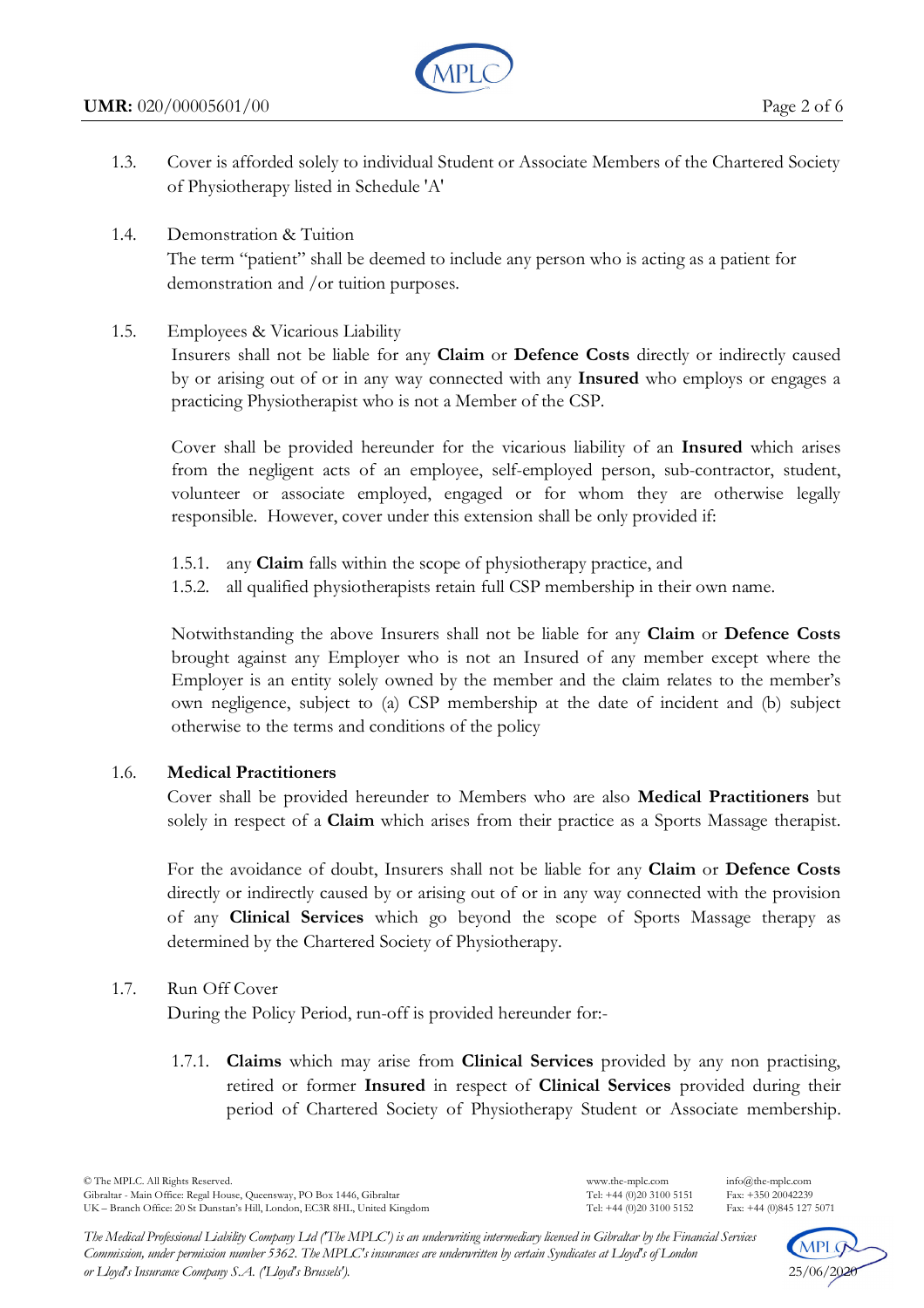

- 1.7.2. the heirs, executors, legal or personal representatives of any deceased Student or Associate Member
- 1.8. Clinical Trials & Research Projects

Cover shall be provided hereunder in respect of any **Claim** arising from a clinical trial or research project which has been approved by, or conducted in accordance with any conditions or approvals made by, a properly constituted Ethics Committee.

1.9. Data Protection Act 1998 - Defence Costs Extension

This **Policy** is amended to also indemnify the **Insured** for **Defence Costs** which are incurred with the Insurers prior consent and agreement which relate to any allegations of any infringements of the UK Data Protection Act 2018 and the General Data Protection Regulation 2016/679 ("Data Protection Law") and Data Protection Act 1998, other legislation derivative of EU Directive 95/46/EC of 24th October 1995 or similar legislation in any country.

The maximum amount of **Defence Costs** which are available under this **Policy** shall be limited to GBP 100,000.00 Any One **Claim** and in the Annual Aggregate per member.

For the avoidance of doubt Insurers shall not be liable for any other amounts, awards, fines, or damages which relate to the infringement of the UK Data Protection Act 2018 and the General Data Protection Regulation 2016/679 ("Data Protection Law") and Data Protection Act 1998, other legislation derivative of EU Directive 95/46/EC of 24th October 1995 or similar legislation in any country.

- 1.10. It is understood and agreed that the term 'patient' shall be extended to include any client but purely in respect of the provision of **Clinical Services**.
- 1.11. Medical and Professional Liability Cover Extension to **Insured Principals** Notwithstanding Exclusion 4.19 Principal's Liability this policy is extended to provide cover to:
	- 1.11.1. **Principals** engaging the **Insured** for the provision of **Clinical Services** other than when engaged as an employee of the Principal
	- 1.11.2. **Principals** engaging the **Insured** as an employee, but only where the **Insured** is the only practitioner and sole owner of the **Principal.**

 It is understood and agreed this extension does not provide cover for any **Claims** caused by the negligence of anyone other than the **Insured** or results from activities other than **Clinical Services** provided by the **Insured**.

 For the avoidance of doubt the **Insured** for the purpose of this extension shall mean a Student or Associate member of the Chartered Society of Physiotherapy.

1.12. Minimum Qualifications

© The MPLC. All Rights Reserved. www.the-mplc.com info@the-mplc.com Gibraltar - Main Office: Regal House, Queensway, PO Box 1446, Gibraltar Tel: +44 (0)20 3100 5151 Fax: +350 20042239<br>UK – Branch Office: 20 St Dunstan's Hill, London, EC3R 8HL, United Kingdom Tel: +44 (0)20 3100 5152 Fax: + UK – Branch Office: 20 St Dunstan's Hill, London, EC3R 8HL, United Kingdom

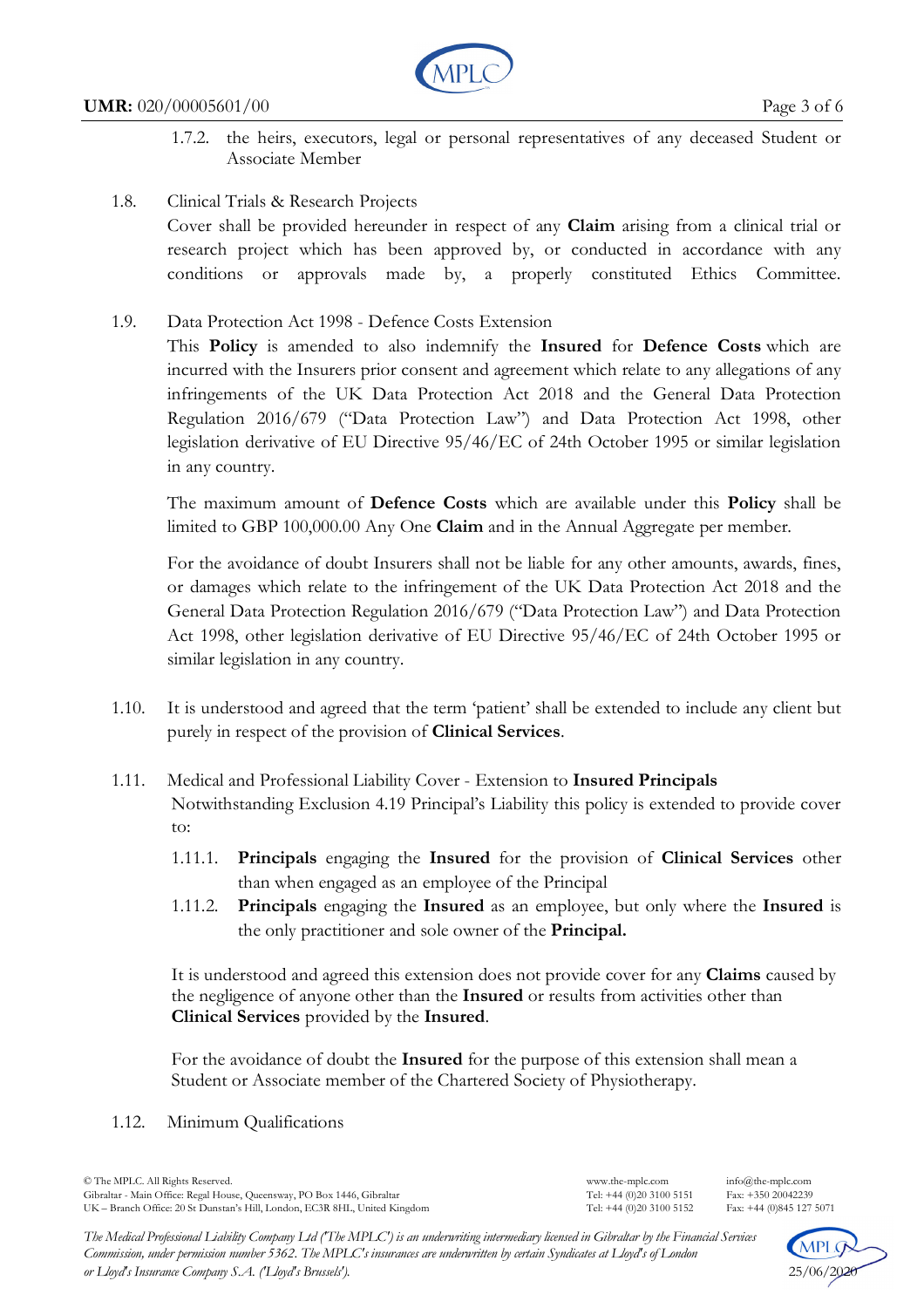

#### **UMR:** 020/00005601/00 Page 4 of 6

Cover hereon is strictly subject to all Student or Associate Members of the CSP maintaining minimum Sports Massage qualifications from SMA Accredited Schools or Endorsed Coursesoffered by VTCT, ITEC and CIBTAC to a minimum level 3 in Sports Massage.

1.13. Internet Activities

Cover shall be provided hereunder for the provision of digital **Clinical Services** including remote consultations and telemedicine by the **Insured** provided:

- 1.13.1. Such digital **Clinical Services** are within the scope of physiotherapy practice as determined by the Chartered Society of Physiotherapy (CSP)
- 1.13.2. The member is ordinarily resident and based in the United Kingdom (or is temporarily overseas for not more than 180 days in any 12 month period) and providing virtual consultations or digital services:
	- 1.13.2.1. to patients of any nationality who are physically based in the United Kingdom or United Kingdom territories, or Crown dependencies
	- 1.13.2.2. to patients of any nationality who are temporarily travelling anywhere in the World as part of a British based team or organisation (but not to any USA or Canadian nationals in the USA or Canada)
	- 1.13.2.3. to patients based anywhere in the World except in Australia, the USA or Canada subject to compliance with any local regulatory or legal requirements.
- 1.13.3. The member is overseas for and on behalf of the UK Ministry of Defence or is a dependent of such a member deployed for the provision of digital **Clinical Services** to UK nationals only.

The insurers shall not be liable to pay more than GBP 5,000,000 in the aggregate in respect of all **Claims** arising and notified under this **Policy** Period in respect of any and all **Claims** arising directly or indirectly from or in any way connected with the provision of digital **Clinical Services**

Unless otherwise specified in the **Policy** the above limit shall be inclusive of all **Defence Costs**, provided always that this shall not operate to increase any aggregate limit of indemnity already stated in the **Policy**.

Exclusions applying to the provision of digital **Clinical Services** Insurers shall not be liable for any **Claims** (or related **Defence Costs**) directly or indirectly caused by or in any way connected with the provision of digital **Clinical Services**:



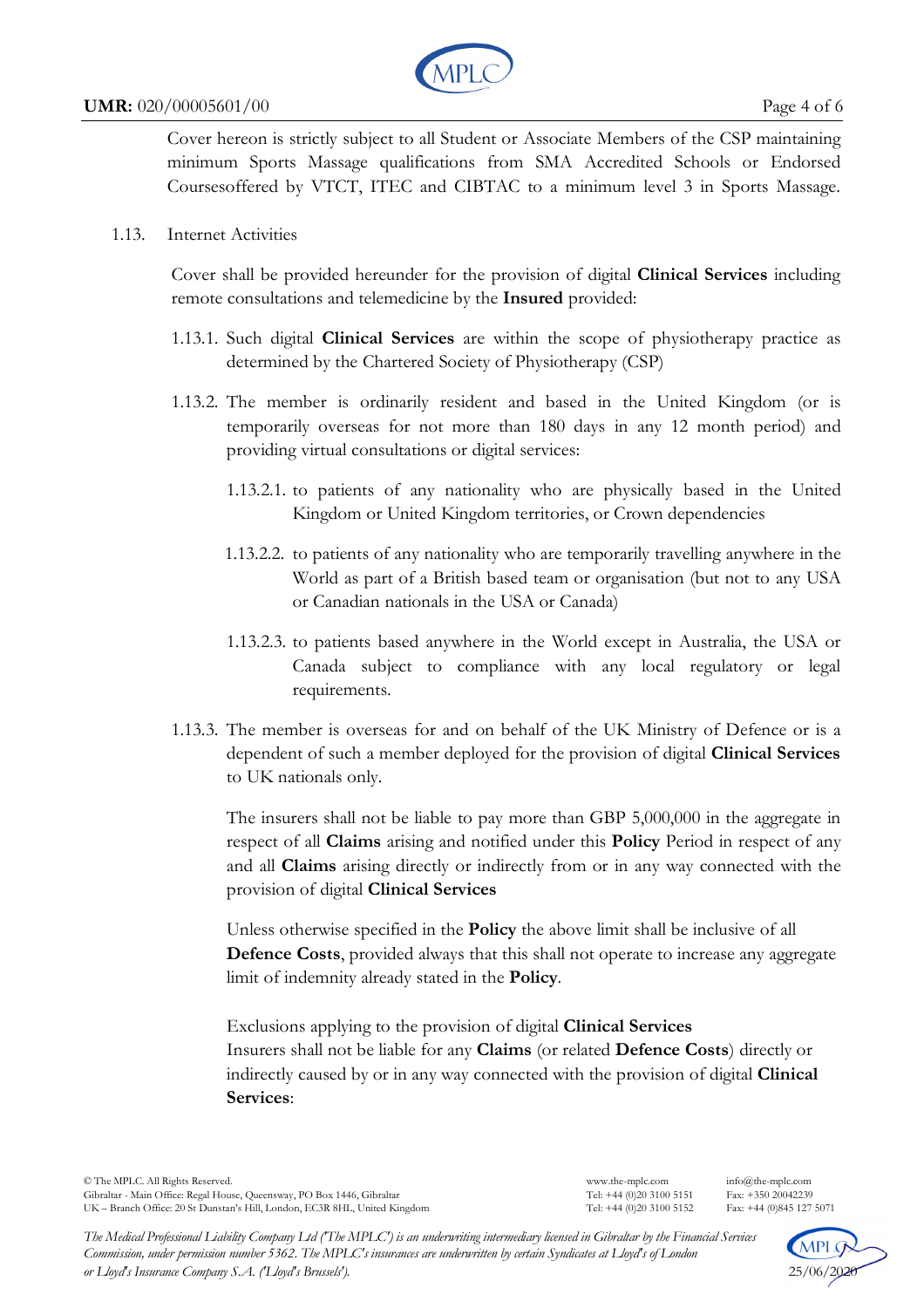

- a) To any person in Australia (except for the treatment of British nationals forming part of a British team or organisation)
- b) To any person in the United States of America or Canada (except for the treatment of British nationals forming part of a British team or organisation)
- c) Where the member has not been approved by any relevant local regulatory or licencing body or where the member does not hold a valid licence to practice or fails to comply with any legal or regulatory obligation
- d) When delivered on behalf of the member by any third party individual or organisation
- e) When delivered by Support Workers or Students who are CSP members, unless delegated to them or supervised by a registered Healthcare Professional
- f) Any cyber loss damage liability claim cost expense of whatsoever nature, directly or indirectly caused by, contributed to or resulting from, or arising out of or in connection with any loss of use, reduction in functionality, repair, replacement, restoration or reproduction of any data including any amount pertaining to the value of such data.

# Definitions applying to the provision of digital **Clinical Services**

- (a) Cyber Loss means any loss, damage liability **Claim**, cost or expense of whatsoever nature, directly or indirectly caused by, contributed to, or resulting from, arising out of, or in connection with any cyber act or cyber incident, including but not limited to any action taken in controlling, preventing, suppressing or remediating any cyber act or cyber incident.
- (b) Cyber Act means an unauthorised, malicious or criminal act or series of related unauthorised malicious or criminal acts regardless of time and place, or the threat or hoax thereof involving access, processing of, use of or operation of any computer system.
- (c) Cyber Incident means:
	- (i) Any error or omission or series of related errors or omissions involving access to, processing of, use of or operation of any computer system; or
	- (ii) Any partial or total unavailability or failure or series of related partial or total unavailability or failures to access process use or operate any computer system.
- (d) Computer System means any computer hardware, software, communication system, electronic device (including but not limited to smart phones, laptops, tablets, wearable devices), server, cloud or micro controller, including any similar system or any configuration of the aforementioned, and including any associated